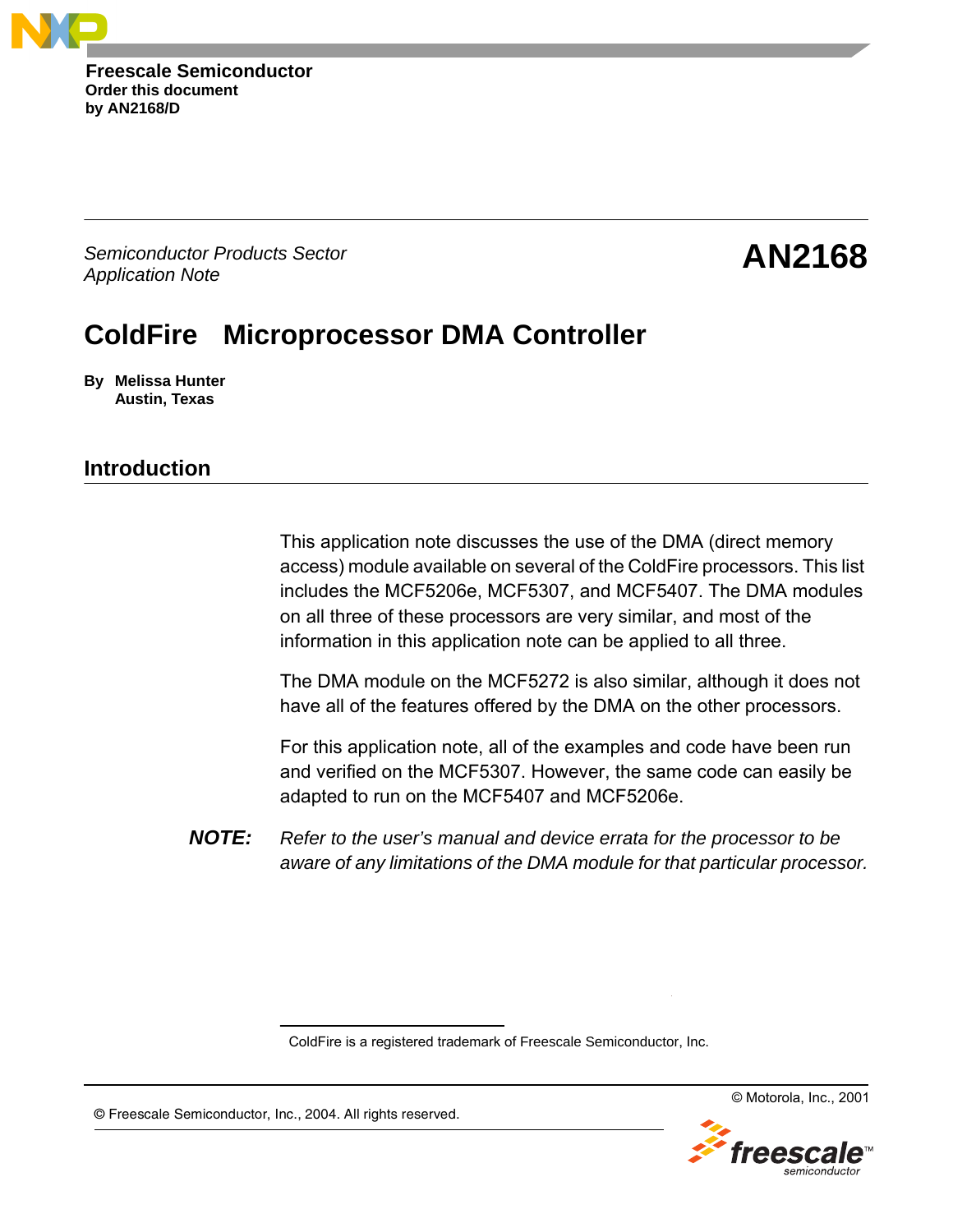### **What Is a DMA Controller?**

The DMA controller allows large blocks of data to be transferred without intervention from the CPU (central processor unit). Once the DMA registers have been programmed, a transfer can be started that will relocate data from one memory location to another or write data to/from a peripheral.

# **Why Use the DMA Controller?**

When the DMA transfers data, it isn't necessarily faster than using a series of move instructions to relocate the data instead. In fact, the timing for the bus cycle usually will be the same regardless of whether the DMA or the core initiated the access. However, the DMA can increase the overall performance of the system by freeing up the core to execute code that is stored in cache or the on-chip SRAM (standby RAM module). This has the inherent drawback that cache coherency is not maintained when using the DMA, and the DMA cannot transfer data to or from the on-chip SRAM.

# **What Do DMA Bus Cycles Look Like?**

The ColdFire user's manuals don't show DMA-specific timings for full bus cycles, because there isn't a difference in the timing for a bus cycle initiated by the core and a bus cycle initiated by the DMA.

When performing a DMA transfer, as long as the alternate master (AM) bit for the corresponding chip select or DRAMC register is cleared, the DMA address can still "hit" in the associated chip select or DRAM (dynamic RAM) region. Therefore, the bus cycles will appear the same as a non-DMA (ColdFire core) access to the same address since the timing (wait states, CAS latency, etc.) will be controlled by the same register settings. The timing, control signals, and strobes will be the same, only the transfer type and transfer modifier information will be different. So if the DMA source or destination address "hits" in a chip select space, then the chip select control registers will define the bus cycle (wait states, bursting, etc.).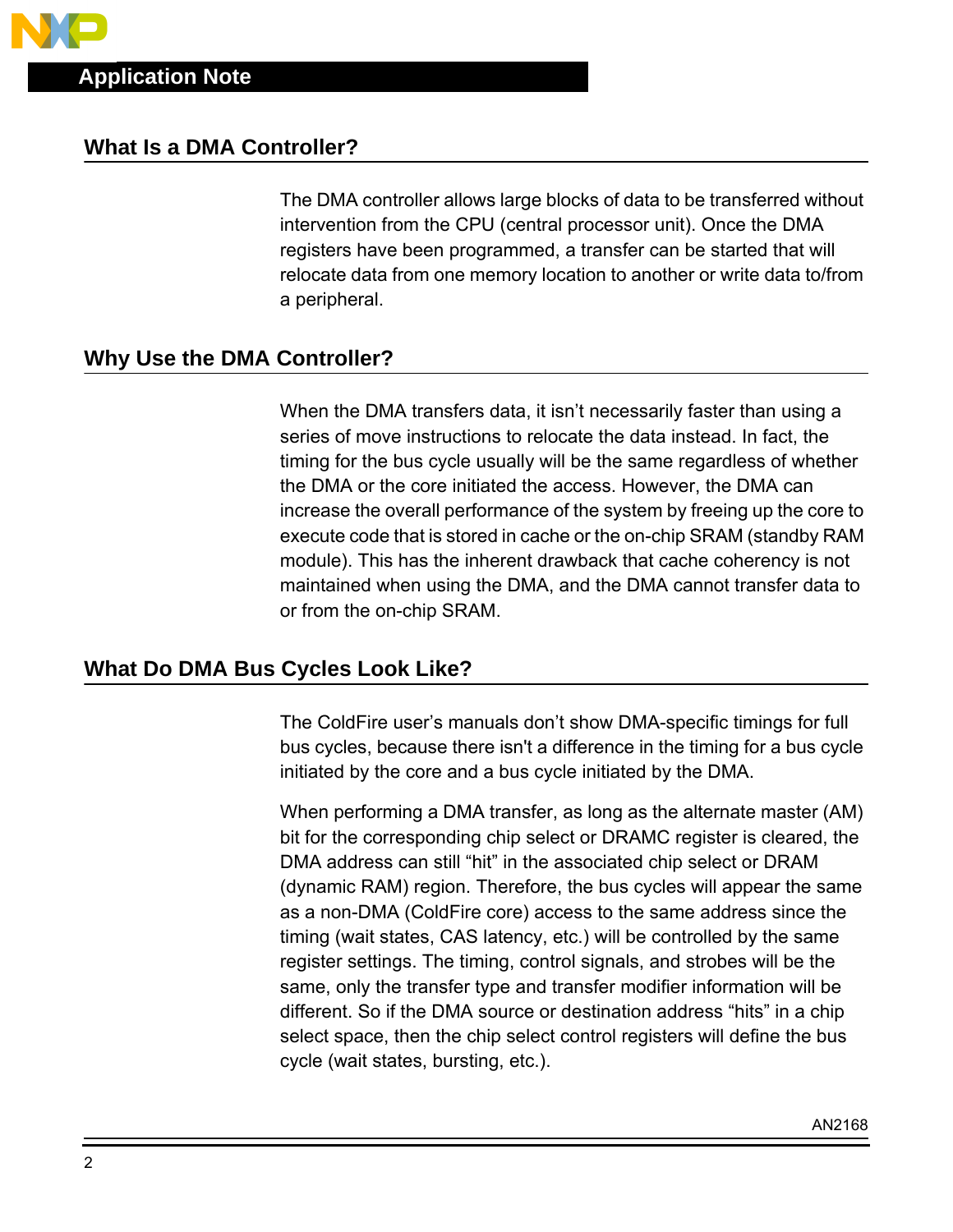<span id="page-2-0"></span>

For example, **Figure 1** shows a software-initiated, word-sized bus cycle to address 0xFFE00400.

| TLA - [Waveform 1]<br><b>ITTE</b>                                                     |                                                                 |                                                  |                                   |                      | $\Box$ o $\overline{\mathbf{x}}$   |
|---------------------------------------------------------------------------------------|-----------------------------------------------------------------|--------------------------------------------------|-----------------------------------|----------------------|------------------------------------|
| 뼮<br>File<br>Edit                                                                     | System<br>View<br>Data                                          | Window<br>Help                                   |                                   |                      | 그피지                                |
| Ч<br>æ                                                                                | 2 <br>P                                                         | <b>Status</b><br>Idle                            |                                   | Run<br>$\rightarrow$ | Tek                                |
| y,<br>$\mathbb{E}[\mathbb{H}]$                                                        | a a<br>역화<br>↞                                                  | $ \mathfrak{h} $ $\rightarrow$<br>Time/Div: 20ns |                                   | 画口                   |                                    |
| C1: 983.2ns                                                                           | ÷<br>C2: 1.0272us                                               | ÷<br>Delta Time: 44ns                            |                                   | ÷                    |                                    |
| /CS                                                                                   | C1: FF                                                          | C2: FF                                           | Delta: 00                         |                      |                                    |
|                                                                                       |                                                                 |                                                  |                                   | Ų                    | 12                                 |
| Sample<br>BCLKO(0)<br><b>Address</b><br>Data<br>/TS<br>R/*W<br>T<br><b>TM</b><br>7CST | $\frac{847.500 \text{ m/s}}{1.11 \text{ Hz}}$<br>F1F090F0<br>FF | FÉ                                               | FFE00400<br>46FC90F0<br>٥o<br>10) | تتساسب<br>FF<br>п    | 1,048,500 us<br>$-110$             |
| SIZ<br>◂                                                                              | 00                                                              |                                                  | 10                                | ٠                    |                                    |
| 稐<br>÷,<br>For Help, press F1                                                         |                                                                 |                                                  |                                   |                      | $\blacksquare$<br><b>Tektronix</b> |

**Figure 1. Chip Select-Initiated Bus Cycle**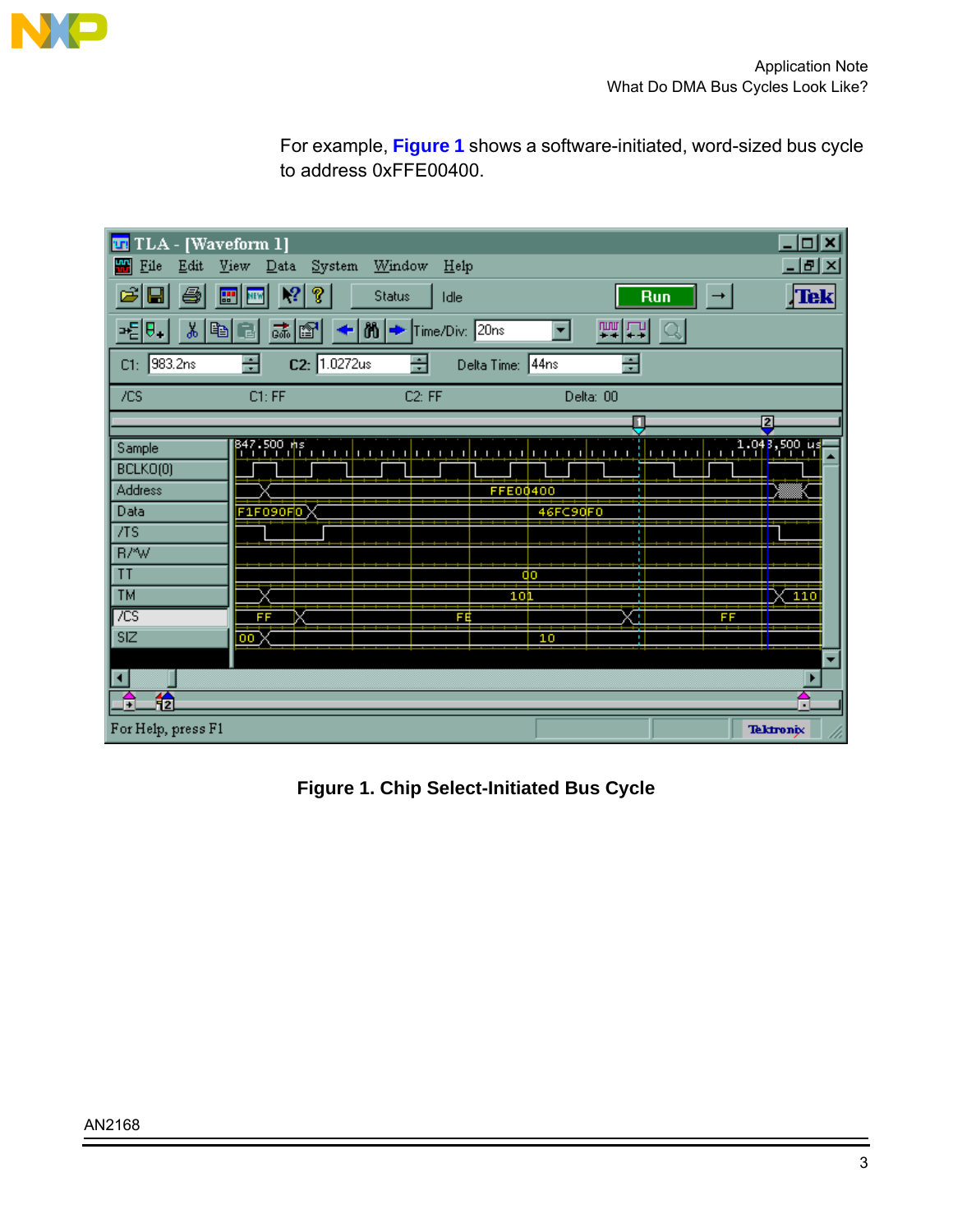**Figure 2** shows another word-sized bus cycle to 0xFFE00400. The chip select settings are the same, but this time it is a DMA-initiated bus cycle.

| TLA - [Waveform 1]<br><b>TITE</b> |                                      |                                                                                                                         | $ \Box$ $\times$ |
|-----------------------------------|--------------------------------------|-------------------------------------------------------------------------------------------------------------------------|------------------|
| 빼<br>Eile<br>Edit                 | Window<br>View<br>System<br>Data     | Help                                                                                                                    | 그미지              |
| $\vert \mathbf{u} \vert$          | 2 <br>?<br>圕<br><b>Status</b><br>NEW | Idle                                                                                                                    | $R$ Tek $\mid$   |
| - 티카<br>太阳日                       | 誌 <br>n E                            | $\leftarrow$ M $\rightleftharpoons$ Time/Div: 20ns                                                                      | 画口               |
| C1: 1.948us                       | ÷<br>$C2: 8.7$ ns                    | 름<br>Delta Time: 1.9567us                                                                                               | ÷                |
| BCLKO(0)                          | C1:0                                 | C2:0                                                                                                                    | Delta: 0         |
|                                   | lT.                                  |                                                                                                                         |                  |
| Sample                            | 4.000 ns<br>п<br>n.<br>п             | $\overline{1}$ $\overline{1}$ $\overline{1}$ $\overline{1}$ $\overline{1}$ $\overline{1}$<br>11111<br>$\mathbf{1}$<br>п |                  |
| BCLKO(0)                          |                                      |                                                                                                                         |                  |
| <b>Address</b>                    |                                      | FFE00400                                                                                                                |                  |
| Data                              | 4CEE006B                             |                                                                                                                         | 46FC006B         |
| /TS                               |                                      |                                                                                                                         |                  |
| R/*W                              |                                      |                                                                                                                         |                  |
| ΤT                                | ō                                    | Ò1                                                                                                                      |                  |
| <b>TM</b>                         |                                      | 000                                                                                                                     |                  |
| /CS                               | FF                                   | FE                                                                                                                      |                  |
| SIZ                               |                                      | 10                                                                                                                      | $_{01}$          |
|                                   |                                      |                                                                                                                         | ▼                |
| ◂                                 |                                      |                                                                                                                         |                  |
| 帍<br>F.                           |                                      |                                                                                                                         | î                |
| For Help, press F1                |                                      |                                                                                                                         | <b>Tektronix</b> |

**Figure 2. DMA-Initiated Bus Cycle**

When comparing the two bus cycles, the basic timing properties are the same. Both bus cycles take six clocks (three wait states) to complete. In **[Figure 1](#page-2-0)** there are two dead clocks after the deassertion of the chip select and before  $\overline{\text{TS}}$  asserts for the start of the next bus cycle. The DMA will result in back-to-back bus cycles, so in **Figure 2** there are no dead clocks between bus cycles. By eliminating dead clocks and allowing the core to run code from internal memory, the DMA can be used to transfer large blocks of data more efficiently than the core itself.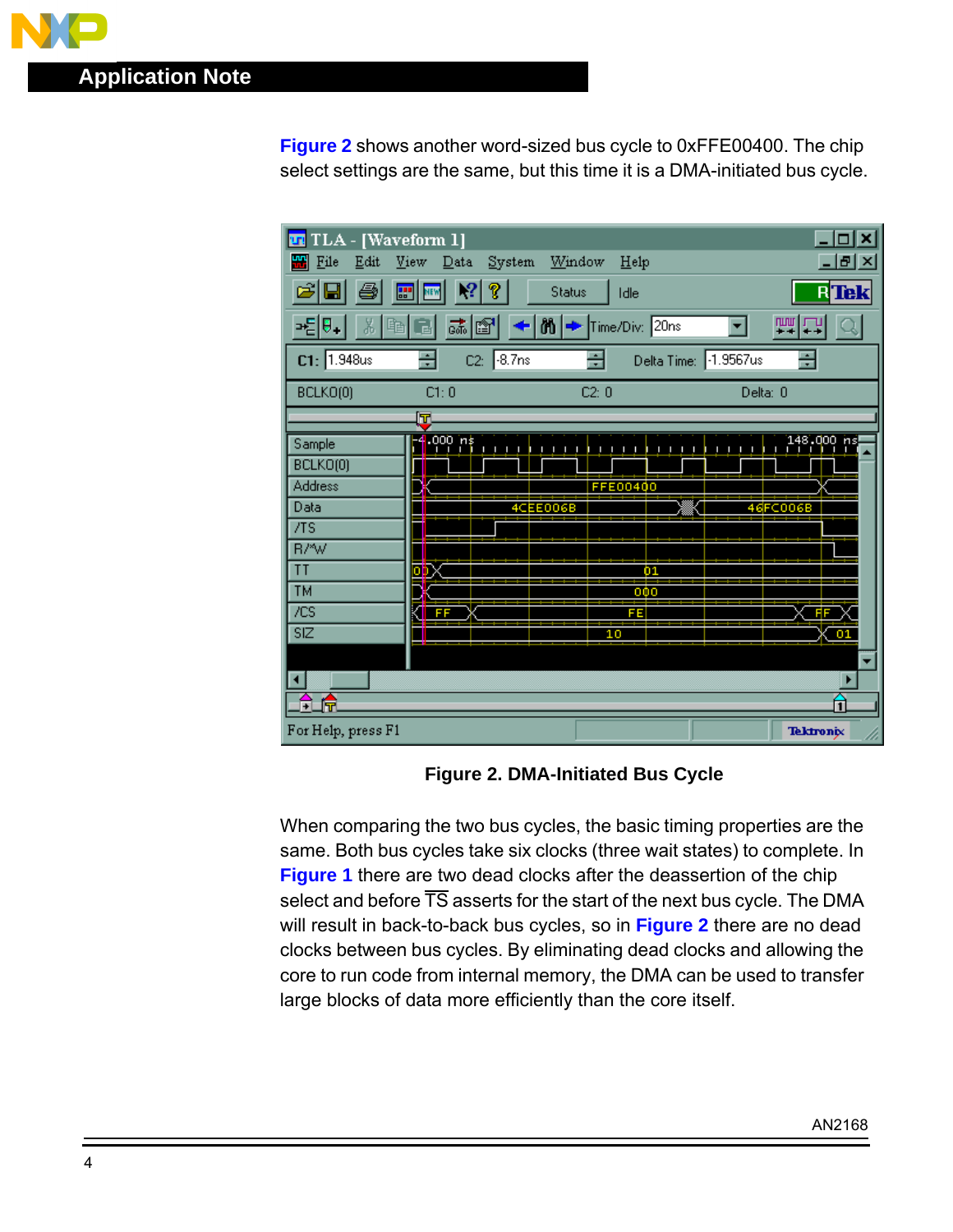<span id="page-4-0"></span>

### **Dual and Single Address Modes**

The DMA controller has two primary transfer modes:

- Dual address
- Single address

**Dual Address Mode** Dual address mode is the most straightforward DMA transfer mode to implement. A dual address transfer consists of two phases. There is at least one read from the source address followed by one or more writes to the destination address. The number of reads and writes will depend on the source and destination sizes programmed in the DMA control register (DCR) as well as the port size for the source and destination address.

Dual Address Mode Example 1 For example, the MCF5307 is programmed with the following chip select parameters:

 $CSAR0 = 0xFFE0$  ; base address =  $0xFFE000000$ CSMR0 = 0x000F0001 ; address range = 0xFFE00000-FFEFFFFF CSCR0 = 0x0D80 ; 3 wait states, auto-acknowledge, 16-bit port  $CSAR1 = 0x2000$  ; base address =  $0x20000000$  $CSMR1 = 0x00000001$  ; address range =  $0x20000000-2000FFFF$ CSCR1 = 0x0158 ; 0 waitstates, autoacknowledge, 8-bit port, burst enabled

#### The DMA is programmed with the following values:

DSR = 0x01 ; clear status register  $SAR = 0xFFE00400$  ; source address =  $0xFFE00400$  $DAR = 0x200000000$  ; destination address =  $0x200000000$ BCR = 0x002 ; transfer 2 bytes  $DCR = 0x006B$  ; source = 16-bit, destination = 8-bit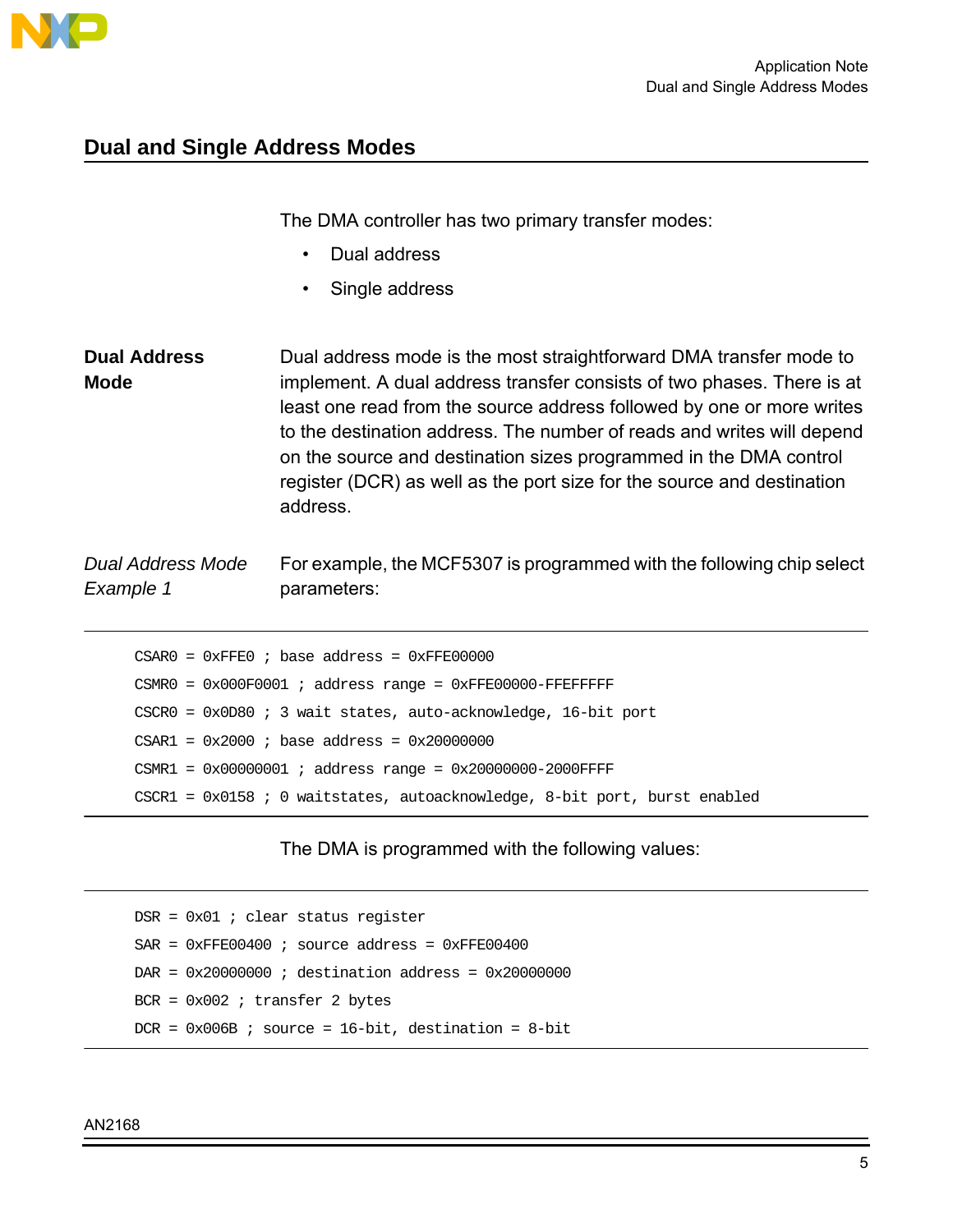<span id="page-5-0"></span>**Figure 3** shows the resulting dual address DMA transfer. Since the DCR[SSIZE] is programmed as word and the chip select mapped to the source address  $(\overline{CS0})$  is also a word port size, there is a single read from the source address. However, the destination size and chip select are both programmed as bytes. The DMA controller needs to write the full 16 bits of data to the destination, so the read is followed by two byte-size transfers to the destination address.



**Figure 3. Dual Address Transfer, SSIZE = word, DSIZE = byte**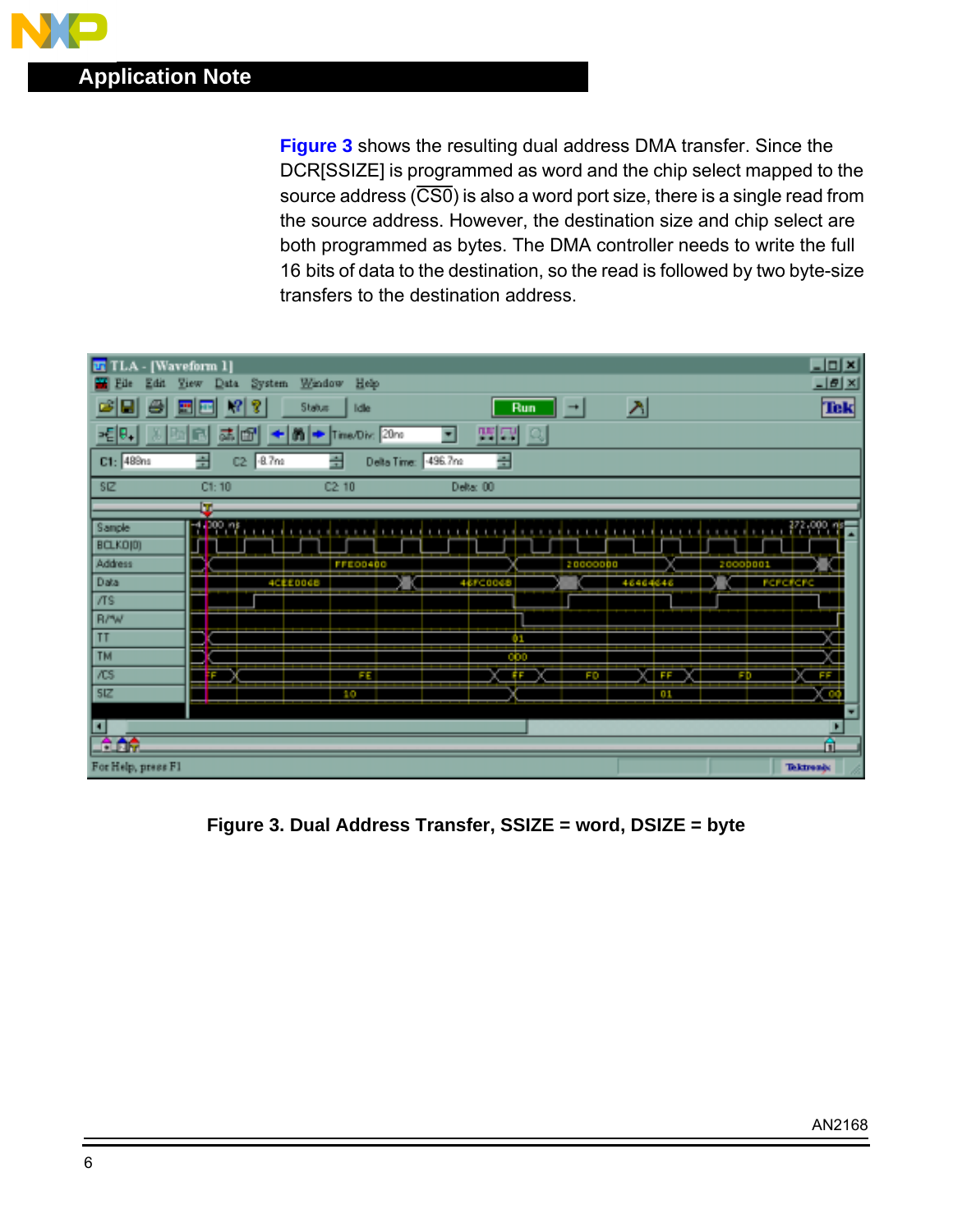<span id="page-6-0"></span>

# Dual Address Mode Example 2

To achieve a higher DMA transfer rate, the DMA settings from the example in **[Dual Address Mode Example 1](#page-4-0)** could be changed so that the destination size is also word. Use the following DMA settings:

 $DSR = 0x01$  ; clear status register  $SAR = 0xFFE00400$  ; source address =  $0xFFE00400$  $DAR = 0x200000000$  ; destination address =  $0x200000000$ BCR = 0x0002 ; transfer 2 bytes  $DCR = 0x006D$  ; source = 16-bit, destination = 16-bit

and the same chip select settings.

**Figure 4** shows the DMA transfer with the source and destination both set to word. Just as before, there is a single read from the source address, but now there is a word burst to a byte port at the destination address. Since CS1 is programmed to allow bursts and the DMA requests a transfer size larger than the chip select's port size, a burst transfer results.



**Figure 4. Dual Address Transfer, SSIZE = word, DSIZE = word**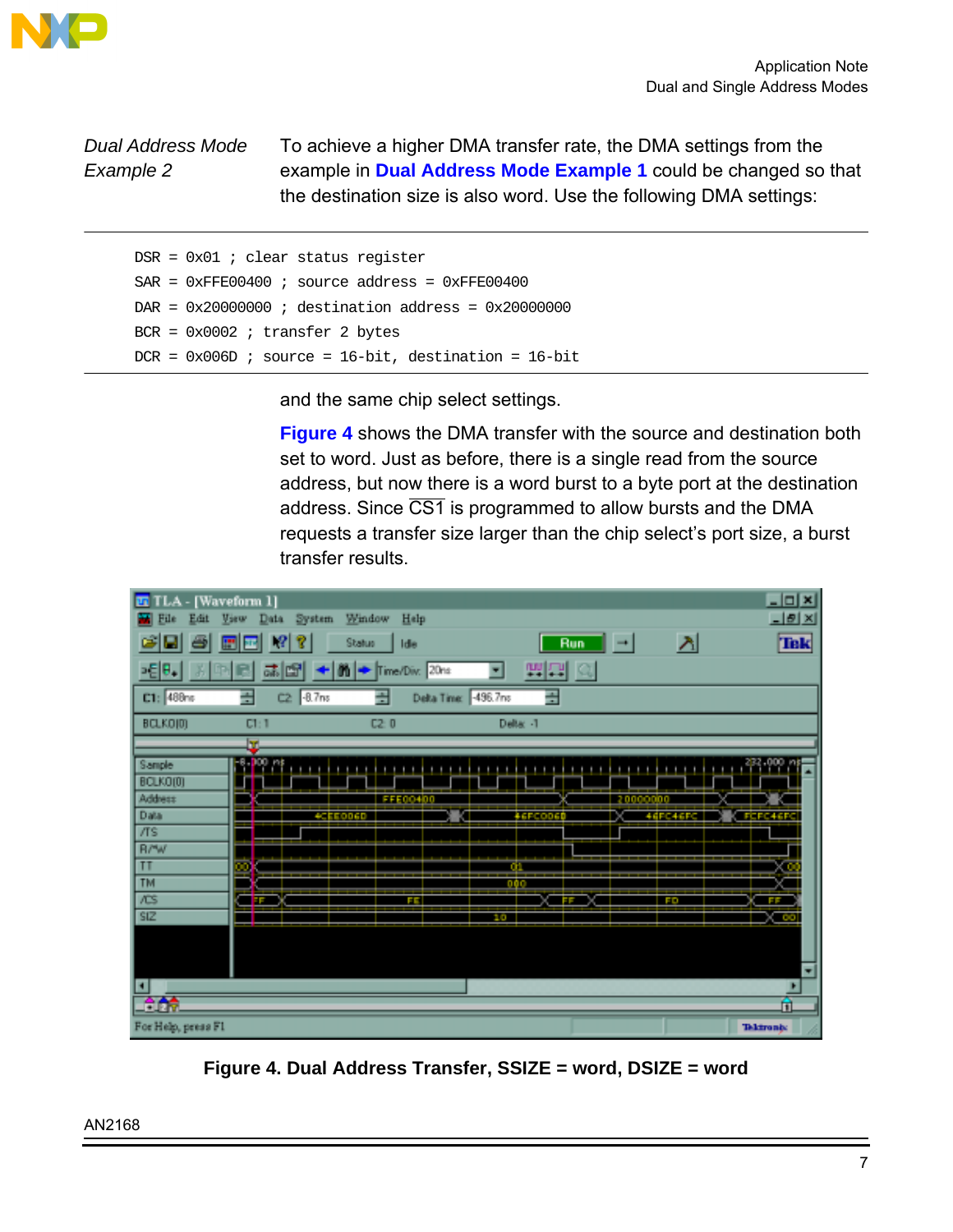$\bullet$ 

|                                      | Programming the DMA source size and/or destination size to use                                                                                                                                                                                                                                                                                                                                                                                                       |
|--------------------------------------|----------------------------------------------------------------------------------------------------------------------------------------------------------------------------------------------------------------------------------------------------------------------------------------------------------------------------------------------------------------------------------------------------------------------------------------------------------------------|
|                                      | bursting bus cycles when possible can help to increase the overall                                                                                                                                                                                                                                                                                                                                                                                                   |
|                                      | performance of a DMA transfer. The example in Dual Address Mode                                                                                                                                                                                                                                                                                                                                                                                                      |
|                                      | <b>Example 1</b> does not take advantage of the fact that CS1 is programmed                                                                                                                                                                                                                                                                                                                                                                                          |
|                                      | to allow bursting. The entire DMA transfer shown in Figure 3 takes                                                                                                                                                                                                                                                                                                                                                                                                   |
|                                      | 12 clock cycles to complete. However, the second example does take                                                                                                                                                                                                                                                                                                                                                                                                   |
|                                      | advantage of the chip selects bursting capability, so the DMA transfer in                                                                                                                                                                                                                                                                                                                                                                                            |
|                                      | <b>Figure 4</b> only takes 10 clock cycles to transfer the same amount of data.                                                                                                                                                                                                                                                                                                                                                                                      |
|                                      | Setting the destination size to 16-bit instead of 8-bit eliminates two clock<br>cycles. If the byte count used for the examples had been larger, then<br>even more clock cycles would have been eliminated by using the 16-bit<br>destination size. For example, if the transfer byte count had been<br>100 bytes instead of 2, then example 2 would have completed 100 clock<br>cycles faster than example 1.                                                       |
| <b>Single Address</b><br><b>Mode</b> | In a single address transfer, only one bus access is performed — a read<br>or write to the source address. The S_RW bit in the DCR determines the<br>state of the $R/\overline{W}$ line during the transfer. Since there is only one bus<br>cycle, single address mode requires external logic to decode the access<br>and generate the necessary signals for the second device or an external<br>peripheral that has built-in logic that will decode the bus cycle. |
| <b>Single Address</b>                | <b>Figure 5</b> shows a single address transfer to address 0x20000000 using                                                                                                                                                                                                                                                                                                                                                                                          |
| Mode Example                         | the following chip select settings:                                                                                                                                                                                                                                                                                                                                                                                                                                  |
|                                      |                                                                                                                                                                                                                                                                                                                                                                                                                                                                      |
|                                      | $CSARI = 0x2000$ ; base address = $0x20000000$                                                                                                                                                                                                                                                                                                                                                                                                                       |
|                                      |                                                                                                                                                                                                                                                                                                                                                                                                                                                                      |

```
CSMR1 = 0x00000001 ; address range = 0x20000000-0x2000FFFF
CSCR1 = 0x0158 ; 0 waitstates, autoacknowledge, 8-bit port, burst enabled
```
### Then the DMA is programmed with these values:

```
DSR = 0x01 ; clear status register
SAR = 0x200000000 ; source address = 0x200000000BCR = 0x0002 ; transfer 2 bytes
DCR = 0x01D1 ; single address, R/\overline{W} = 1, source=8-bit
```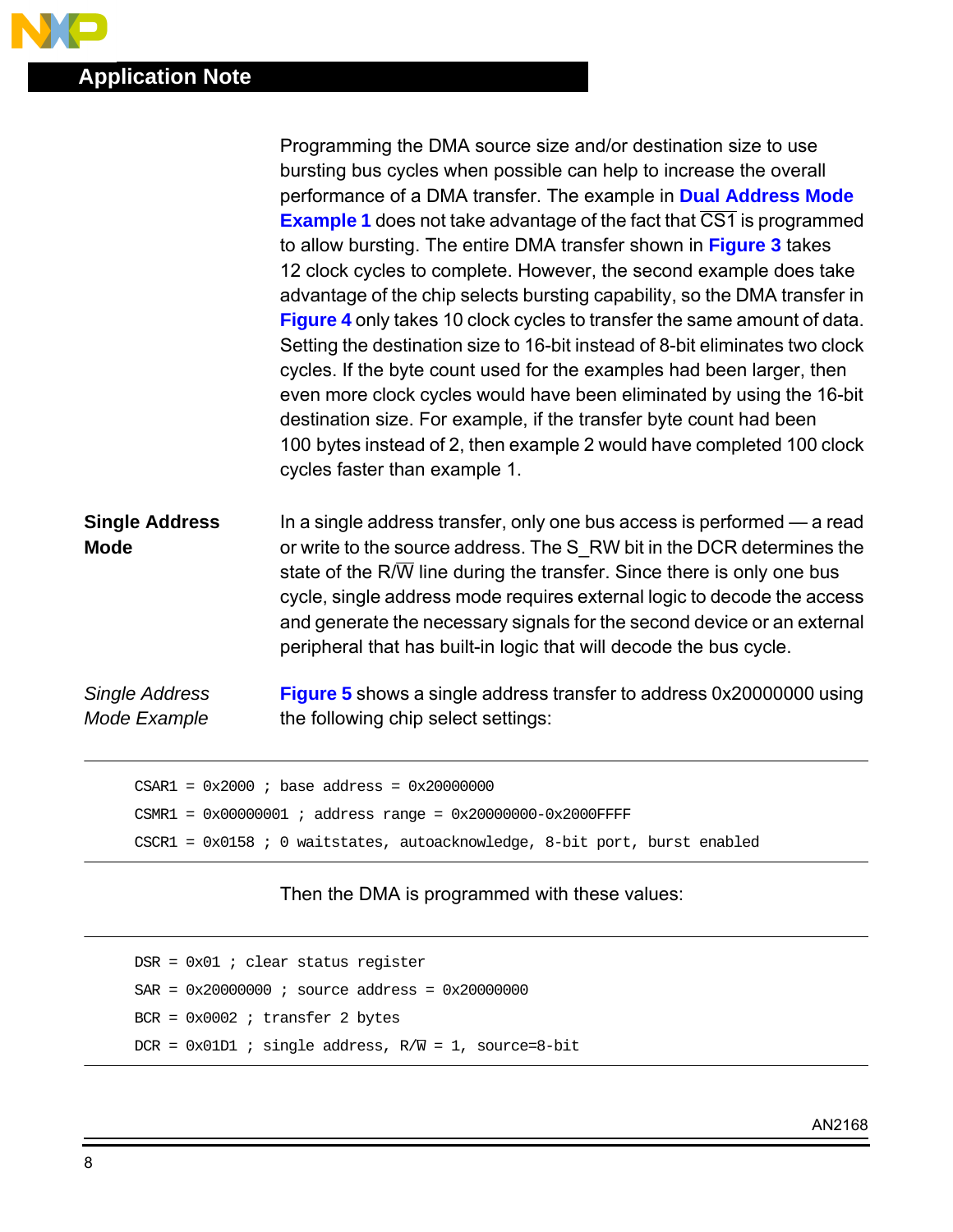

<span id="page-8-0"></span>

**Figure 5. Single Address Transfer, SSIZE = byte**

In this example, the chip select is programmed for a zero wait state 8-bit port. The DMA is set up for 8-bit single address transfers with  $R/\overline{W}$  high.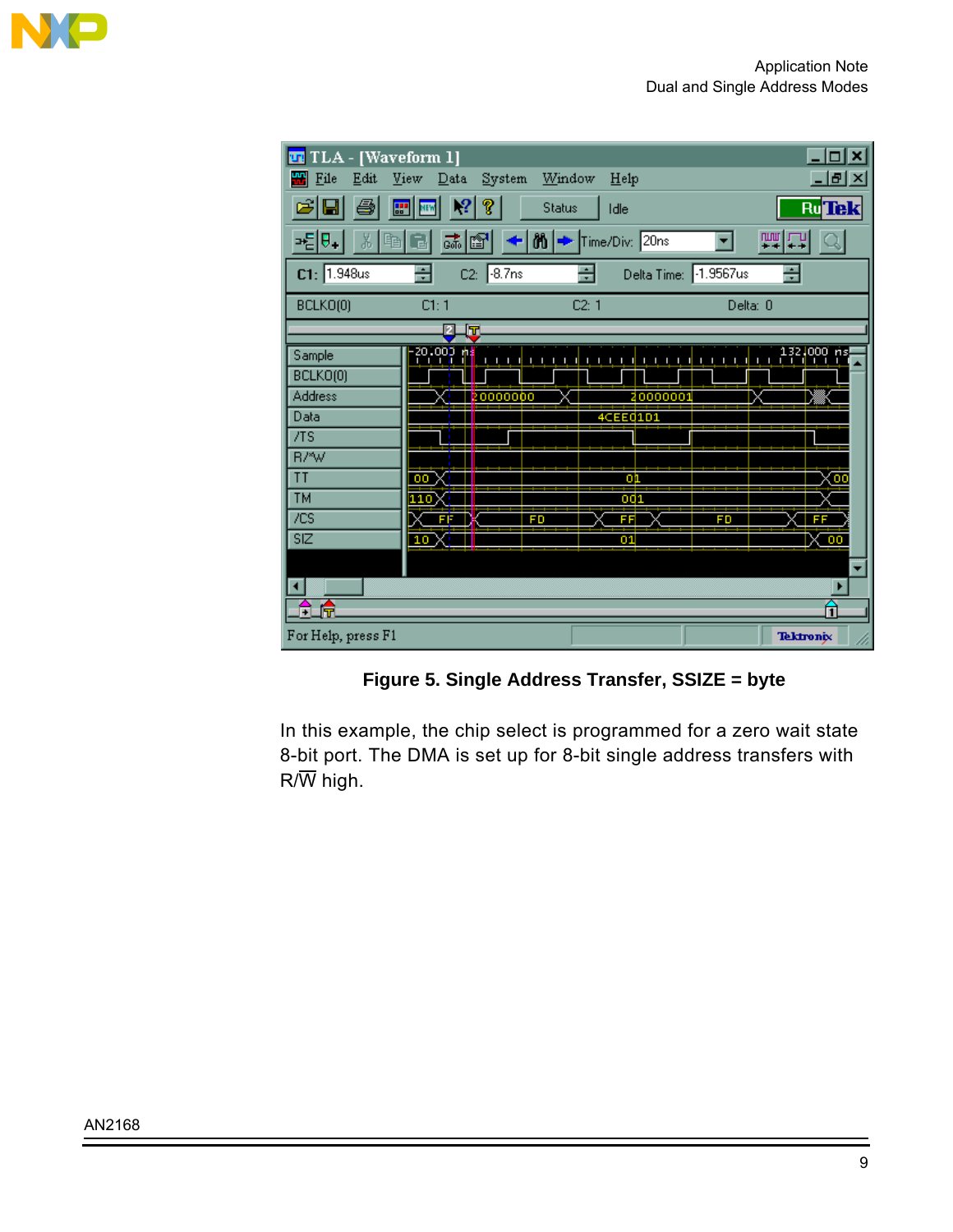# **Continuous and Cycle Steal Modes**

In continuous mode when the internal or external DMA request is received and the DMA transfer starts, the DMA will continue to transfer data until:

- A multiple of the BWC value is reached The DMA will release the bus when the BCR reaches a multiple of the value programmed into the BWC.
- The transfer completes The BCR reaches zero, the DMA terminates with an error, or the DONE bit is set by software (internal request only).

In cycle steal mode, there is one DMA transfer per request. Instead of running multiple bus cycles until the entire byte count is transferred, there is just one read and one write phase for each request (only one read or write phase for single address mode).

For example, transferring 32 bytes of data from a longword port to a byte port using cycle steal mode requires eight requests. For each request a longword is read from the source, and then the same longword (four bytes) is written to the destination. Since each transfer decrements the BCR by four, it will take eight transfers to move the entire 32 bytes (32/4 = 8). When the eighth transfer completes, the BCR will be cleared and the DONE bit in the DSR will be set to indicate the completion of the entire DMA transfer.

# **Request Modes**

The DMA controller has two different types of requests that can be used to start a DMA transfer:

- Internal requests
- **External requests**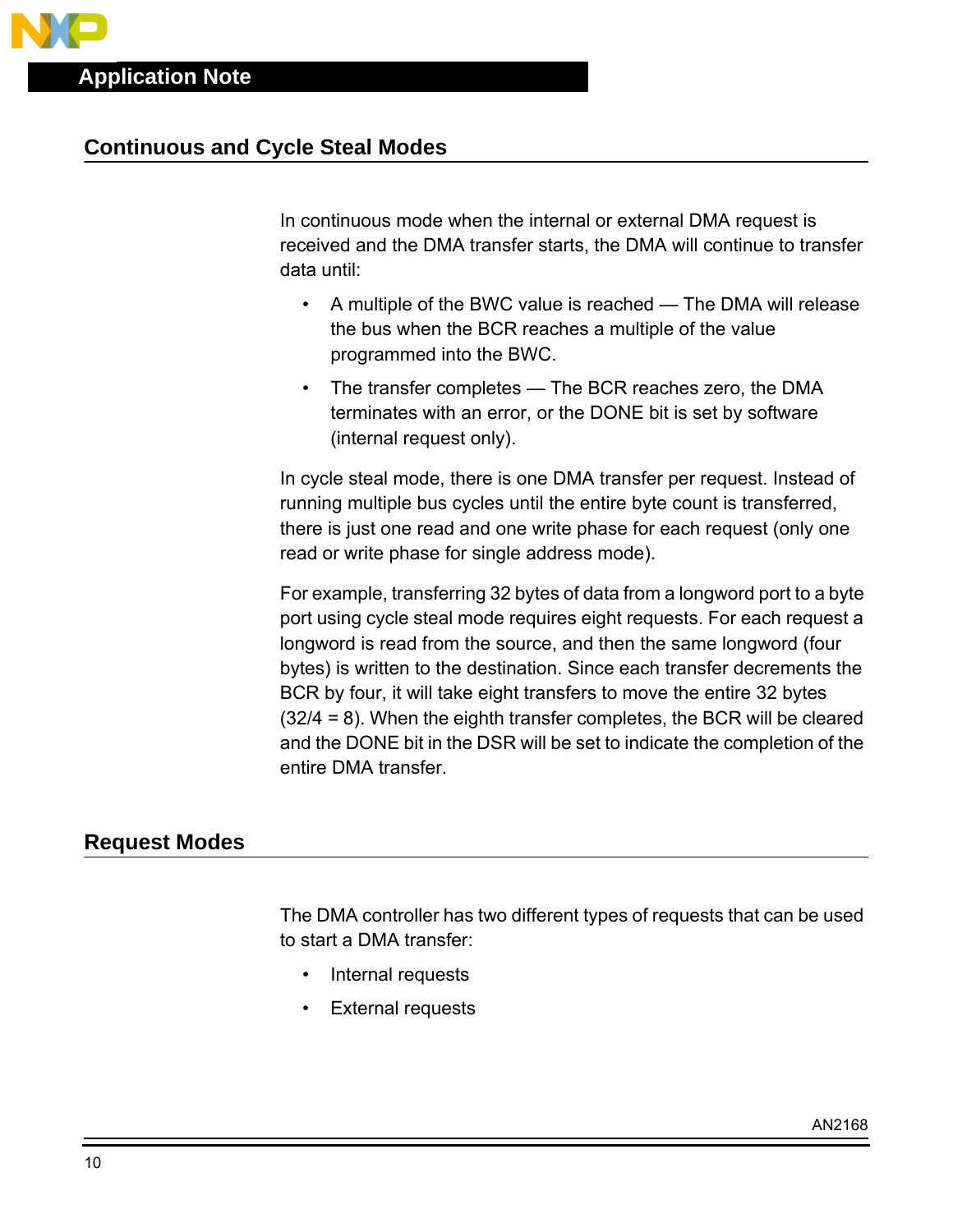

**Internal Requests** For an internal request, software sets the DCR[START] bit to begin a DMA cycle. Using internal DMA requests is straightforward. Since the DMA is started by software, there aren't any timing concerns to worry about.

> However, be careful when setting the DCR[START] if the DCR[EEXT] is also set, since this could lead to conflicts with an incoming external request.

**NOTE:** All of the previous examples in this application note have used an internal request to start the DMA transfer.

#### **External Requests** A DMA transfer also can be requested by asserting the DREQx line. To have an external request start a DMA transfer, the DCR[EEXT] must be set; otherwise, the assertion of DREQ<sub>x</sub> will be ignored.

At a minimum, DREQx should be asserted for one rising clock edge (it will also need to meet the setup and hold time requirements with respect to the clock edge). The maximum time DREQx can be held depends on the configuration. In continuous mode, DREQx should be deasserted before the end of the DMA transfer.

However, in cycle steal mode, the DREQx must be negated early enough or additional unwanted transfers could occur. If you are using dual address cycle steal mode and only want one DMA transfer, then DREQx should be negated before the write portion of the transfer starts. For single address cycle steal mode, DREQx must negate before the DMA transfer starts to prevent additional transfers from occurring.

External Request, Cycle Steal Mode **Example [Figure 6](#page-11-0)** and **[Figure 7](#page-12-0)** show a cycle steal DMA transfer using the external request mode. This example uses the following chip select settings:

```
CSAR0 = 0xFFE0 ; base address = 0xFFE000000CSMR0 = 0x000F0001 ; address range = 0xFFE000000-0xFFEFFFFFCSCR0 = 0x0D80 ; 3 waitstates, autoacknowledge, 16-bit port
CSAR1 = 0x2000 ; base address = 0x20000000CSMR1 = 0x00000001 ; address range = 0x20000000-0x2000FFFF
CSCR1 = 0x0158 ; 0 waitstates, autoacknowledge, 8-bit port, burst enabled
```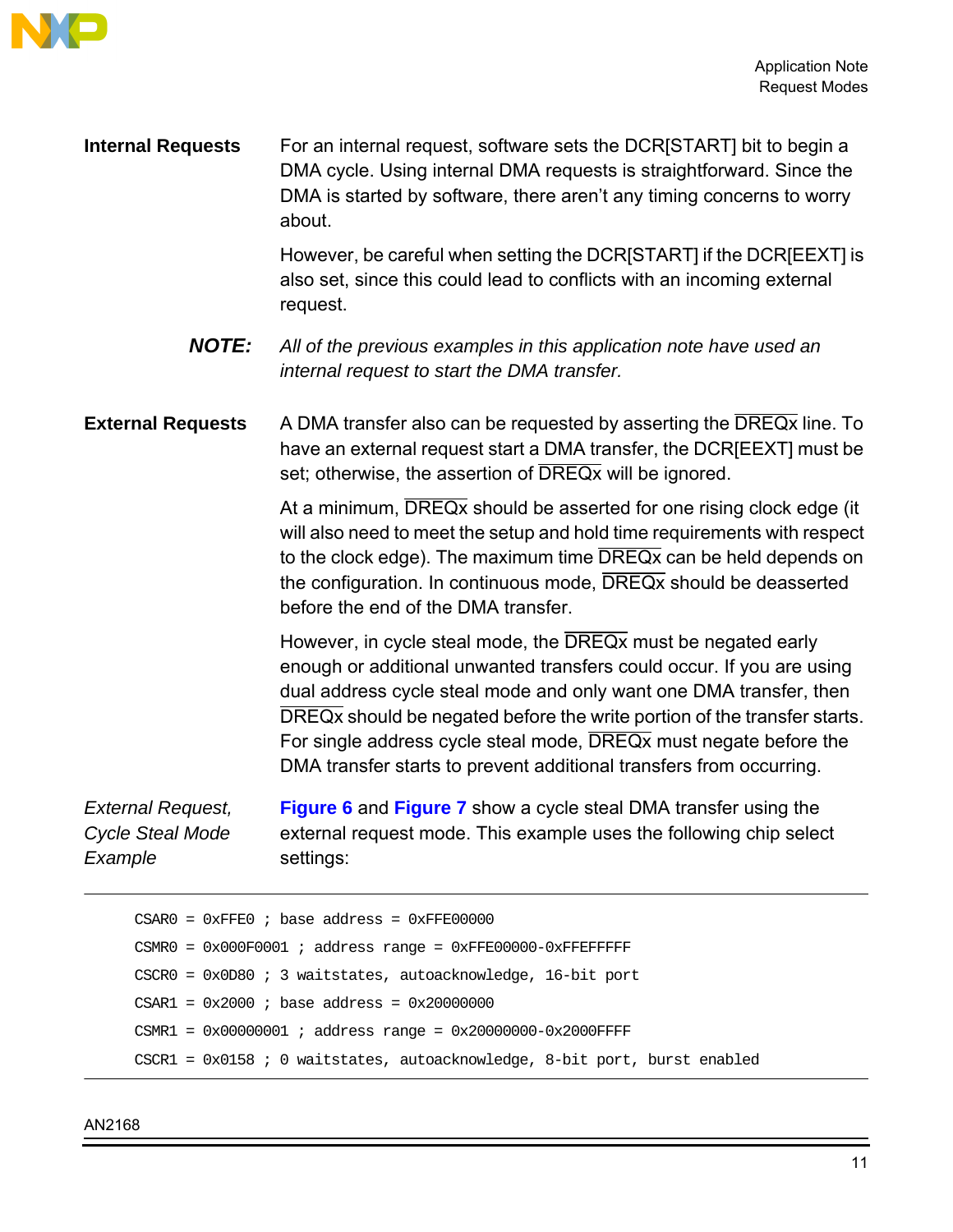<span id="page-11-0"></span>

The DMA module is programmed with these values:

DSR = 0x01 ; clear status register  $SAR = 0xFFE00400$  ; source address =  $0xFFE00400$ DAR = 0x20000000 ; destination address = 0x20000000 BCR = 0x0004 ; transfer 4 bytes DCR = 0x606A ; cycle steal, ext. request, source=16-bit, destination=8-bit



**Figure 6. Cycle Steal Transfer Using External Request Mode — 1**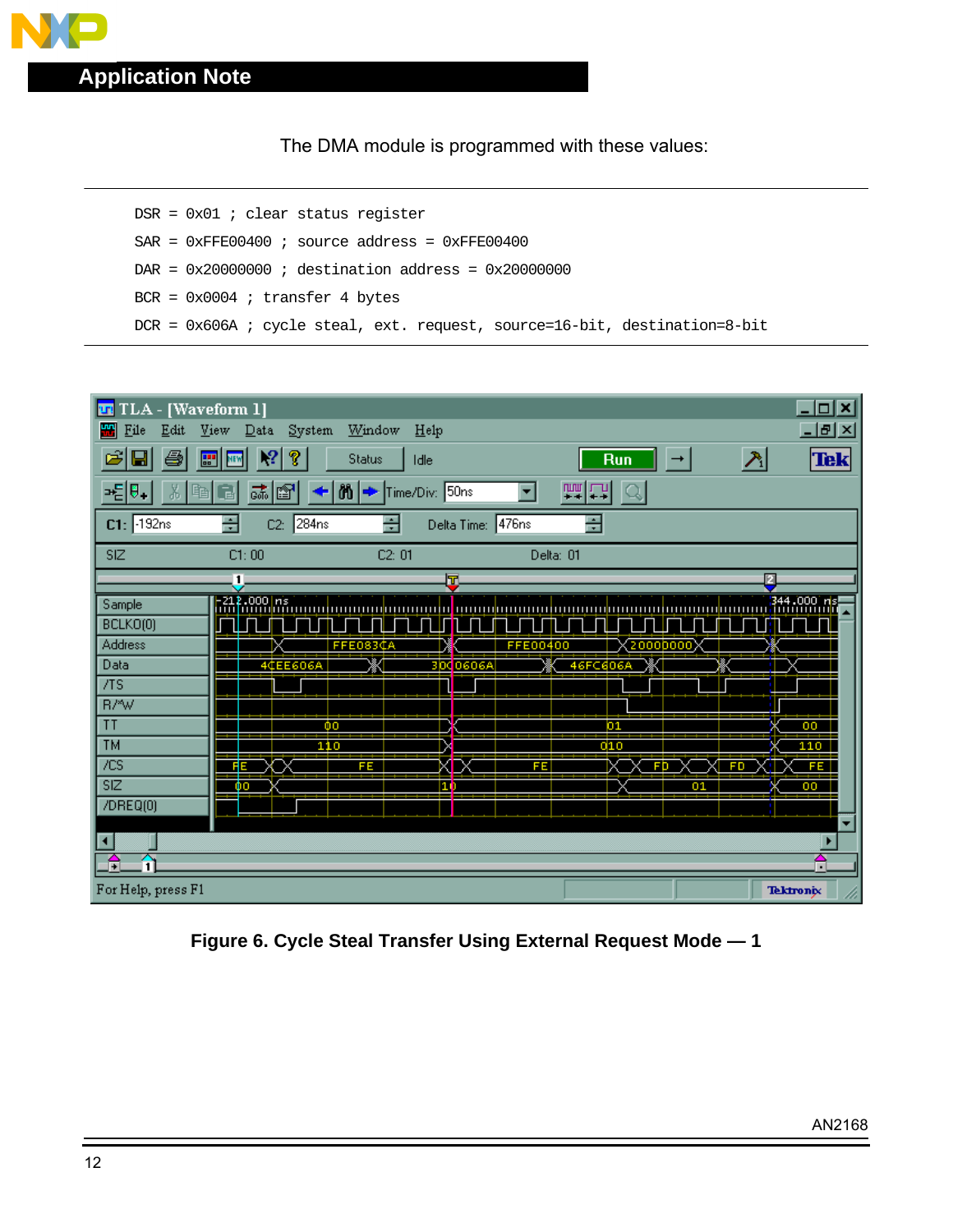<span id="page-12-0"></span>

**[Figure 6](#page-11-0)** shows the first word transfer of the DMA cycle. Cursor 1 marks the assertion of DREQ. After DREQ asserts, the processor completes the current bus cycle and grants mastership of the external bus to the DMA channel. Since the DMA is programmed for cycle steal mode, there is just one read and one write phase. The basic DMA transfer timing is the same as shown in **[Dual Address Mode Example 1](#page-4-0)**. After the first DMA transfer completes, the BCR is decremented by two. Bus mastership is then returned to the core and a normal mode bus cycle starts at cursor 2.



**Figure 7. Cycle Steal Transfer Using External Request Mode — 2**

**Figure 7** shows the transfer of the second word. Cursor 2 marks the beginning of the same normal mode access, as shown in **[Figure 6](#page-11-0)**. Again the DREQ signal is asserted to indicate an external DMA request to the ColdFire. Once the DMA channel gains mastership, another read and write phase is started (cursor 1). After the write phase is complete, the BCR decrements by two again, clearing the BCR. This signals the end of the entire DMA transfer and the DONE bit in the DSR is set. Finally, bus mastership returns to the core and a normal mode access is started.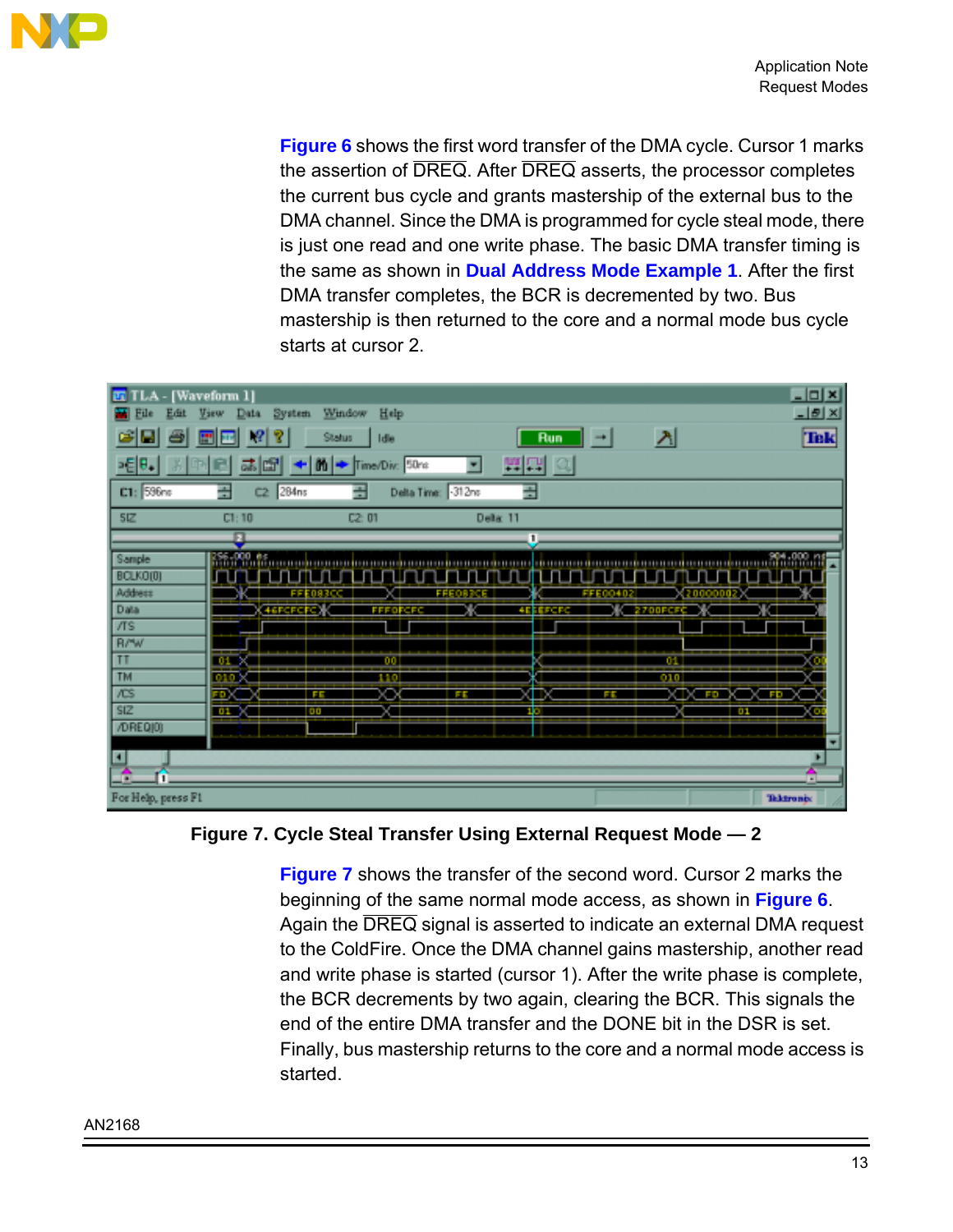## **Auto-alignment**

The DMA has an auto-alignment feature which allows transfers to or from misaligned addresses. The auto-alignment logic will break transfers up depending on the address, byte count, and transfer size. For example, using the same chip select settings as **[Dual Address](#page-4-0) [Mode Example 1](#page-4-0)** and the DMA registers settings that follow would give a configuration error.

```
DSR = 0x01 ; clear status register
SAR = 0xFFE00001 ; source address = 0xFFE00001DAR = 0x20000000 ; destination address = 0x20000000
BCR = 0x0004 ; transfer 4 bytes
DCR = 0x006B ; no auto-align, source=16-bit, destination=8-bit
```
Since the source size is word, the source address must be word-aligned if the auto-align feature is not being used. However, if the auto-align feature is enabled, the ColdFire can complete the DMA transfer even if either the source or destination is not aligned.

Here are the settings for the same transfer, but this time with autoalignment enabled:

```
DSR = 0x01 ; clear status register
SAR = 0xFFE00001 ; source address = 0xFFE00001DAR = 0x20000000 ; destination address = 0x20000000
BCR = 0x0004 ; transfer 4 bytes
DCR = 0x106B ; auto-align, source=16-bit, destination=8-bit
```
**[Figure 8](#page-14-0)** shows the actual transfer.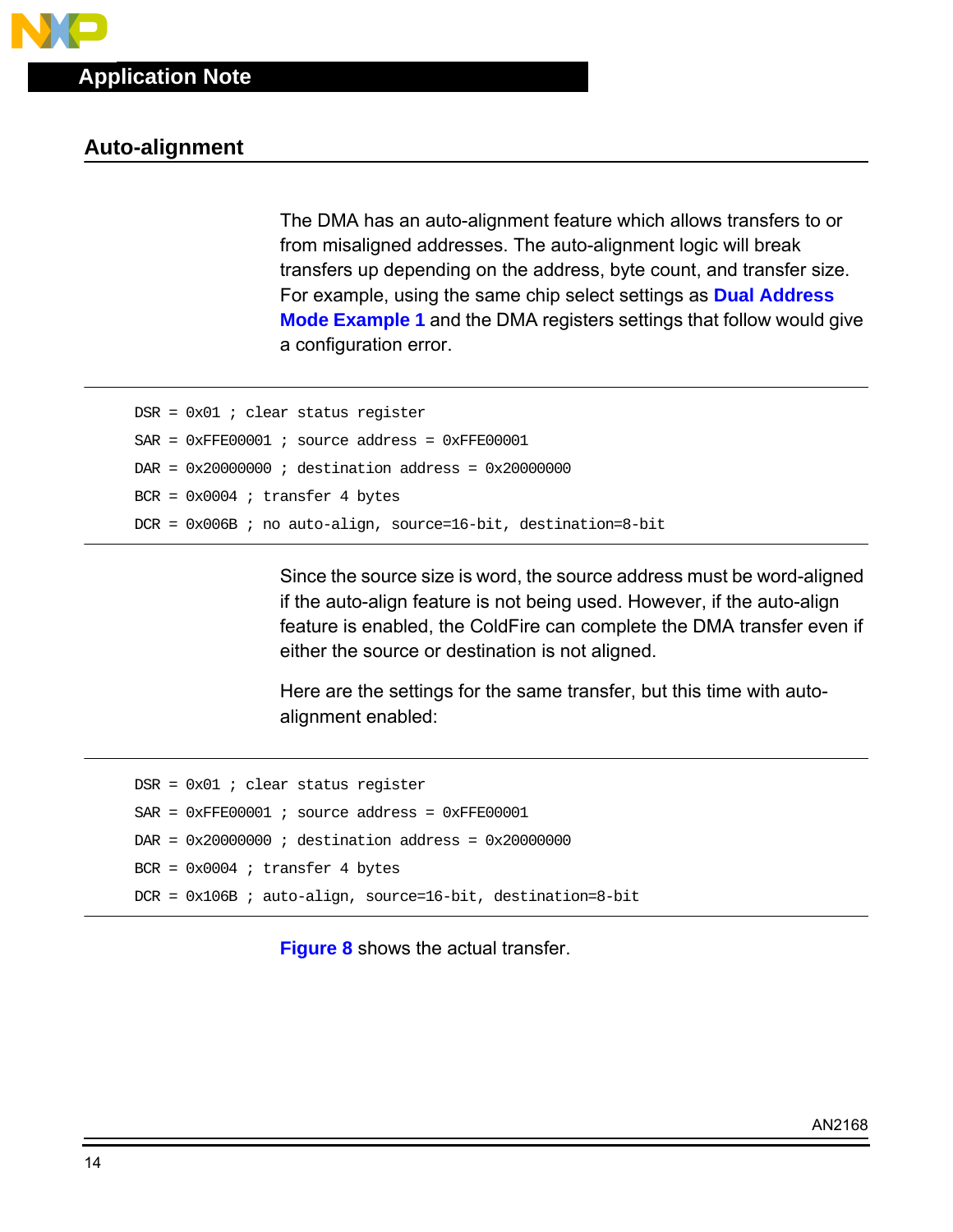<span id="page-14-0"></span>

| [Waveform 1]<br><b>FI</b> TLA                                                                                                                                                             | $\Box$ D $\Box$                 |
|-------------------------------------------------------------------------------------------------------------------------------------------------------------------------------------------|---------------------------------|
| Window<br>Help<br>System<br>View<br>ш<br>Edit<br>Data<br>File                                                                                                                             | $-18$ $\times$                  |
| $\Delta$<br>弓<br>Ÿ<br>Ξ<br>$ P_1 $<br>Status<br>Ð<br>Idie<br>Run<br>$\rightarrow$<br>ᇳ                                                                                                    | <b>Tek</b>                      |
| -테라<br>開口<br>Time/Div: 50ns<br>雷<br>區<br>m                                                                                                                                                |                                 |
| 골<br>곺<br>C1: 200ms<br>골<br>C2: 464ns<br>Delta Time: 264ns                                                                                                                                |                                 |
| <b>/CS</b><br>C2 FF<br>C1: FF<br>Delta: 00                                                                                                                                                |                                 |
| ь<br>п<br>L.                                                                                                                                                                              |                                 |
| Sample<br>BCLKO(0)<br>Address<br>20000007<br>hnna<br>FFI<br>日本町内<br>Data<br>90545454.<br>90540000<br>000010<br>30000000<br>300010es<br>$\pi s$                                            |                                 |
| <b>R/W</b><br>T<br>m<br>٠<br>5<br>TM<br>par<br>/CS<br><b>XTXTED</b><br>O TOX<br><b>X FOX IX</b><br>$\rightarrow$<br>- 3<br>۴E<br>FE.<br>÷,<br>5 <sub>E</sub><br>ж<br>10<br>$-0.1$<br>- 63 |                                 |
| н<br>舶<br>G<br>For Help, press F1                                                                                                                                                         | ٠<br>$\sim$<br><b>Takironiy</b> |

#### **Figure 8. Transfer from Misaligned Source Using Auto-alignment**

At the start of the DMA transfer, the source address (0xFFE00001) is byte-aligned, so the first bus cycle is a byte read. This is followed by a byte-sized write to the destination. After the first byte is transferred, the source address is incremented to 0xFFE00002. Now that the source is word-aligned, the DMA can transfer a word at a time.

So the next cycle is word read from the source starting at cursor 1. Since the destination is a byte port, it takes two bus cycles to write the data read in during the word access to the source. Now there is only one byte remaining to be transferred (BCR = 1), so there is a byte read from the source and a byte write to the destination to complete the DMA transfer.

**.**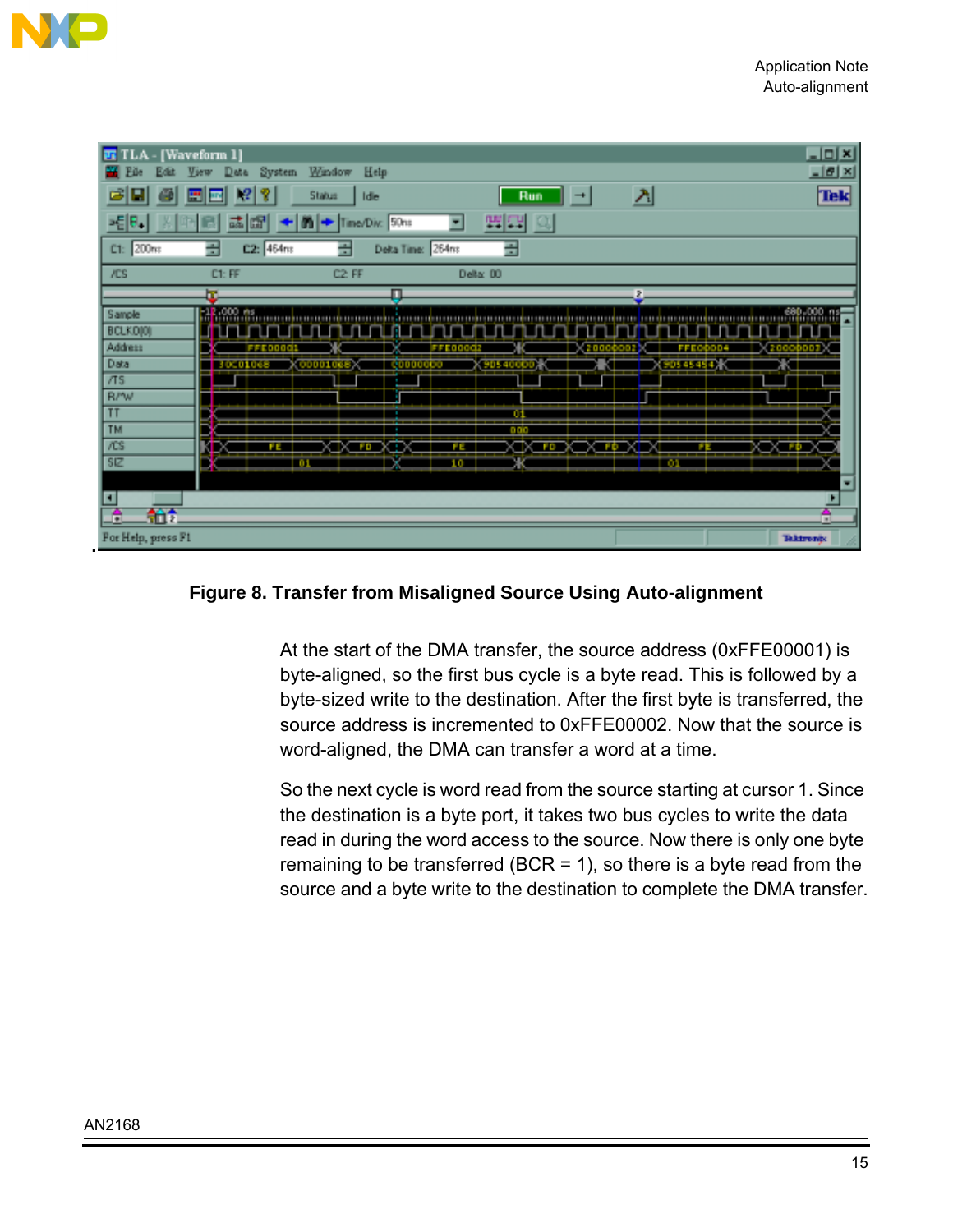### **DMA and UARTs**

The MCF5307 and MCF5407 both have four DMA channels. For channels 0 and 1, the external request signals are connected to the external request pins  $\overline{DREG}[1:0]$ . The external requests for the remaining channels are internally tied to the UART interrupt request lines so that channel 2 corresponds to UART0 and channel 3 corresponds to UART1. This allows a UART (universal asynchronous receiver transmitter) receive interrupt condition to automatically trigger a DMA transfer.

To generate a request to the DMA, the UART should be programmed so that the receive interrupt is enabled in the UART interrupt mask register (UIMR). The receive interrupt condition should be set to the RxRDY option in the UART mode register (UMR1). Now the UART will assert its interrupt request line whenever a character is received.

**NOTE:** The interrupt must remain masked in the interrupt mask register (IMR). This allows the DMA to respond to the UART interrupt request instead of the core.

> The DMA channel should be programmed for dual address, cycle steal mode operation. The external request bit should be set so the DMA can recognize the UART interrupt line as a DMA request. The source address is set to the location of the UART receive buffer (URB) and the source increment option is disabled.

Refer to **[DMA from UART Example](#page-22-0)** for assembly example code.

**NOTE:** The MCF5206e cannot DMA to or from the UARTs. The MCF5307 and MCF5407 can DMA from the UARTs, but not to the UARTs.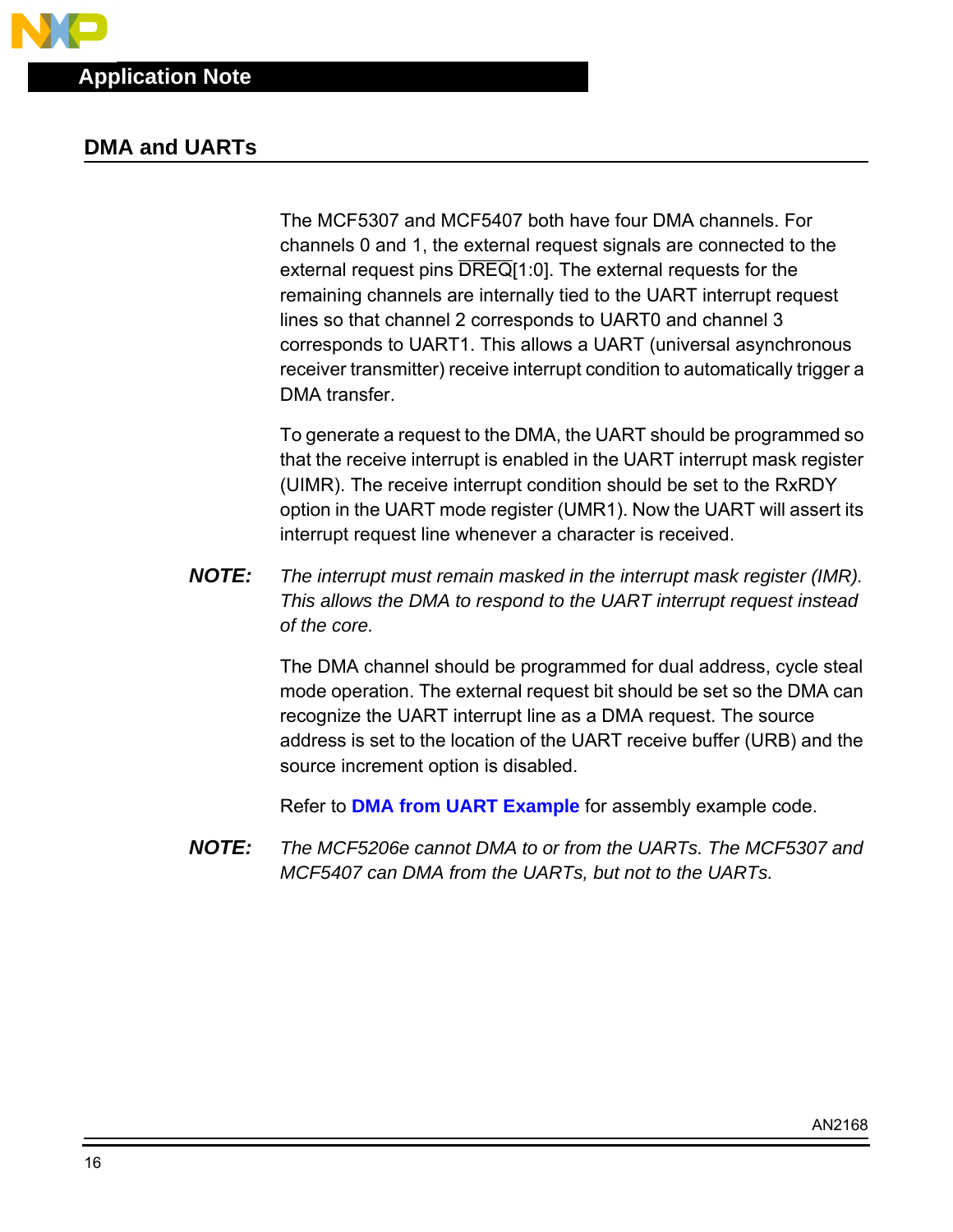

# **Bandwidth Control**

|                                            | When a continuous mode DMA transfer (internal or external request) is<br>started, the DMA must assert a request to the processor's internal arbiter<br>to gain mastership of the external bus. Once the internal arbiter grants<br>the channel mastership of the bus, the DMA transfer will begin. The DMA<br>module has a bandwidth control feature that can help to prevent the<br>DMA from choking off the core's access to the external bus. The<br>bandwidth control settings programmed in the DCR[BWC] can be used<br>to force the DMA to relinquish control of the external bus at certain<br>intervals and thereby allow the core an opportunity to gain mastership of<br>the external bus.                                                                                                                                                                                               |
|--------------------------------------------|----------------------------------------------------------------------------------------------------------------------------------------------------------------------------------------------------------------------------------------------------------------------------------------------------------------------------------------------------------------------------------------------------------------------------------------------------------------------------------------------------------------------------------------------------------------------------------------------------------------------------------------------------------------------------------------------------------------------------------------------------------------------------------------------------------------------------------------------------------------------------------------------------|
|                                            | When a multiple of the BWC has been reached, the DMA channel will<br>relinguish the bus by negating its request to the internal arbiter for one<br>clock. At this point, the core or another DMA channel can gain<br>mastership of the bus. One clock later the DMA channel will request the<br>bus again so that it can complete the transfer. The DMA channel will<br>have to go through the arbiter to gain mastership of the bus again. If a<br>higher priority master is also requesting the bus, then the DMA cycle will<br>be delayed while waiting for the arbiter to grant bus mastership to the<br>DMA channel.                                                                                                                                                                                                                                                                          |
| <b>Bandwidth Control</b><br><b>Example</b> | For example, if the DCR[BWC] bits are set for 512 bytes, then every time<br>the BWC reaches a value that is a multiple of 512 the DMA will negate<br>its request to the internal arbiter for one clock. If the byte count for the<br>entire transfer is set to 1000 bytes and the DMA transfers one byte at a<br>time (source and destination size are both byte), then after the first 488<br>bytes are transferred the BCR will equal 512 and the DMA will negate its<br>bus request. Since the DMA channel still has another 512 bytes left to<br>move, the DMA transfer is not complete. After the request is negated for<br>one clock, the DMA channel will reassert the bus request to the internal<br>arbiter. Once the internal arbiter gives mastership of the external bus<br>back to the DMA channel, the transfer will resume and continue until the<br>byte count decrements to zero. |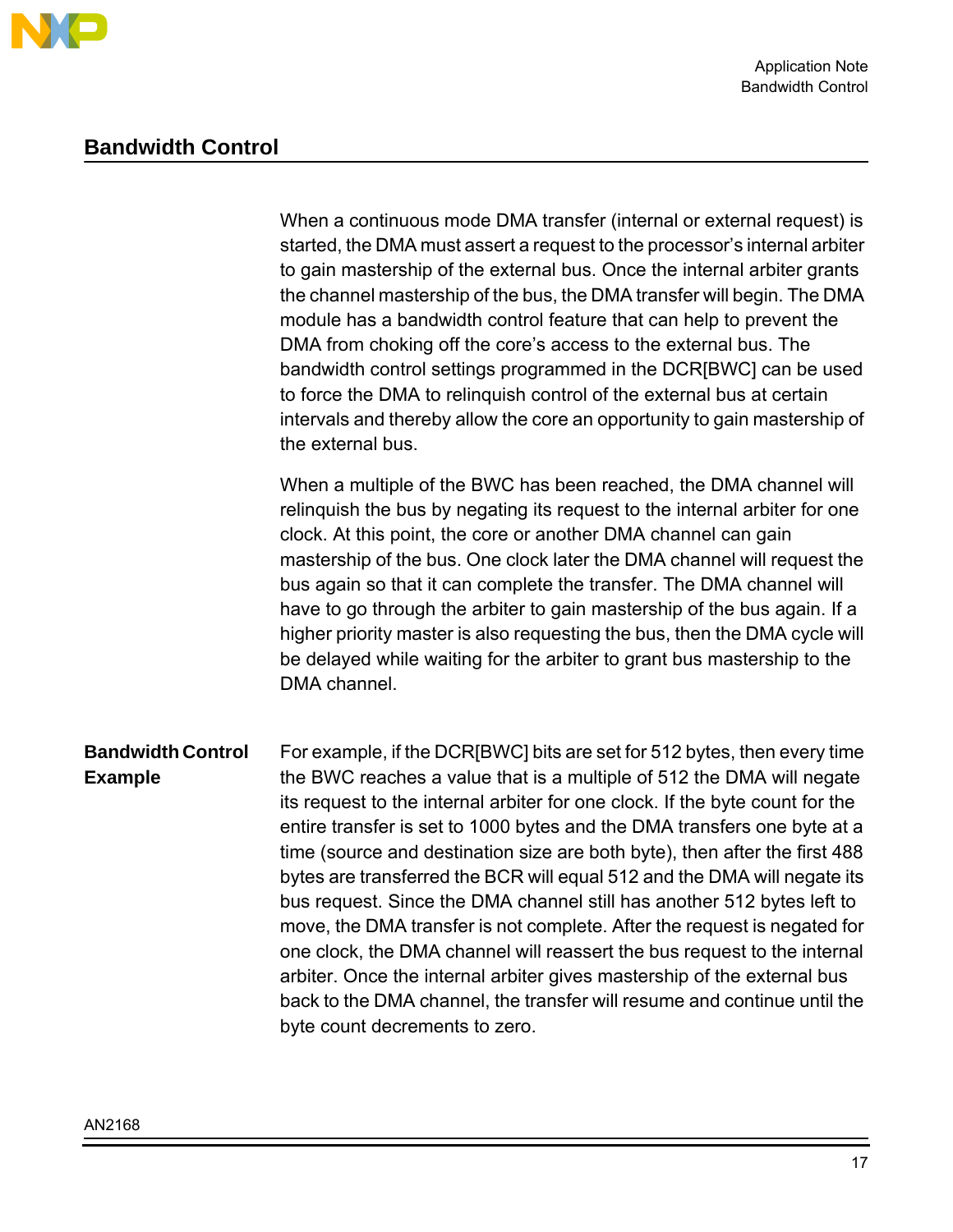# **DMA and Bus Prioritization (Latency Issues)**

There are a couple of prioritization schemes that should be taken into account when using the DMA. The first is the prioritization between the ColdFire core and the DMA module. The ColdFire has an internal arbiter that determines when the core or DMA should be granted access to the external bus. The user can change the arbiter settings by programming the MPARK register. If a system has too much delay between the request for a DMA transfer and the DMA bus cycle, then the latency might be reduced by reprogramming the MPARK register to give the DMA channel priority over the core. The actual settings and arbitration schemes vary from part to part, so refer to the SIM (system integration module) section of the appropriate user's manual for more details.

# **Setting Up Interrupts for the DMA**

Determining the correct vector number to use is the main concern when using interrupts for on-chip resources. For the ColdFire DMA module, there are two options for generating an interrupt vector number in response to an interrupt acknowledge (IACK) cycle:

- Programming the DIVR
- Using the autovector feature

**Programming the DIVR** The first option is to program the DMA interrupt vector register (DIVR) with the hex interrupt vector. The vector chosen should be one of the ColdFire user-defined interrupts (vectors 64–255). When an IACK cycle for a DMA interrupt occurs, the DMA will return the value in the DIVR. Then the processor will start the exception handling process by building the exception stack frame and fetching the vector table entry specified by the DIVR.

Refer to **[DMA Interrupt Example](#page-24-0)** for a software example.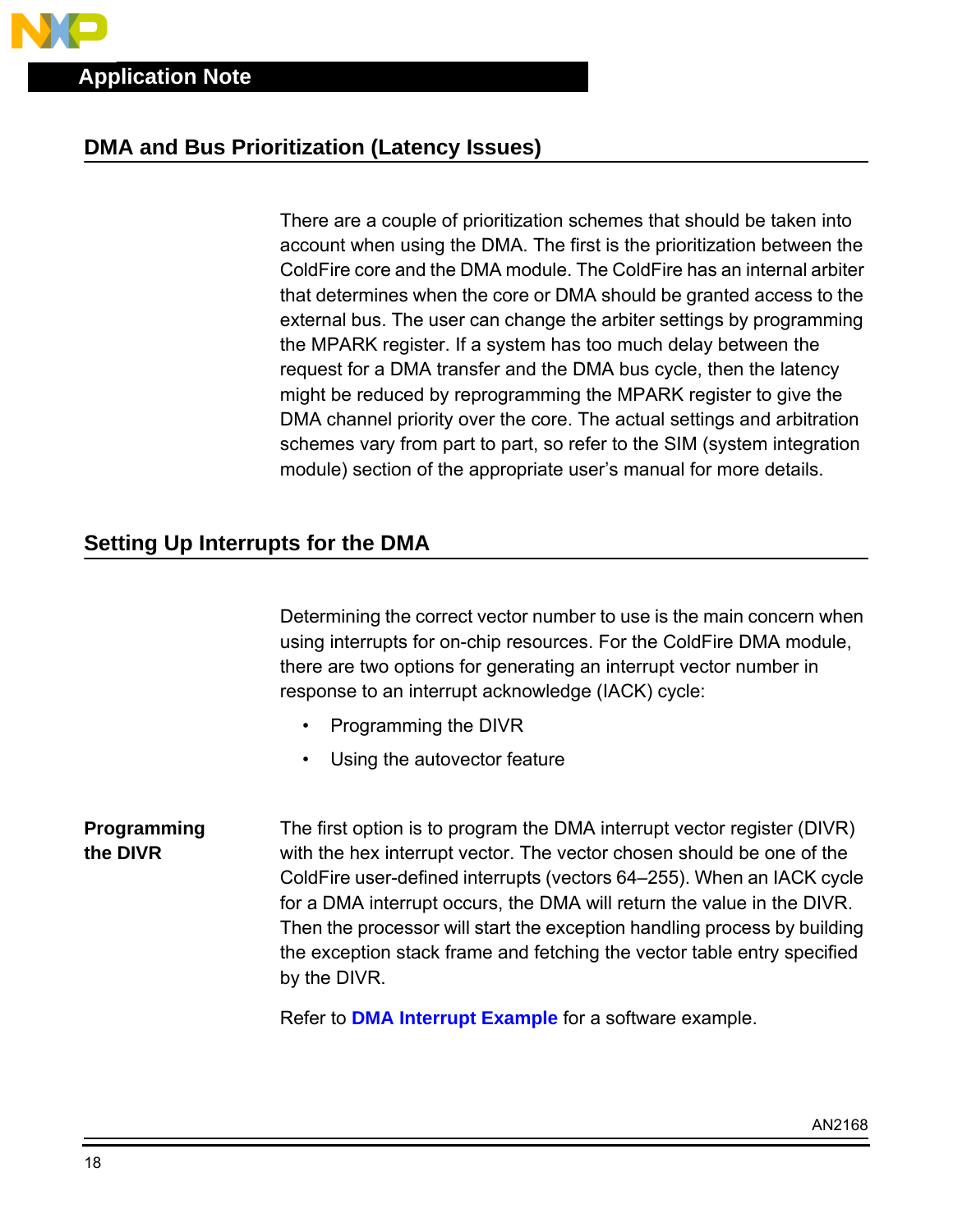

**Autovectoring** The second option is using the ColdFire interrupt controller's autovector feature. Setting the AVEC bit in the appropriate interrupt control register (ICR) will enable autovectoring for interrupts generated by the corresponding module. The autovector feature allows the interrupt controller to generate a vector for the interrupt based on the interrupt level. Instead of using the vector returned during the internal IACK cycle, the interrupt controller will discard this value and use a vector equal to 24 plus the interrupt level.

# **DACK Generation**

In some cases, in particular when using an external DMA request, it is helpful to have a DMA acknowledge signal that indicates when a DMA cycle occurs. The method to generate a DACK can vary from processor to processor, so each part is covered separately.

- **MCF5206e DACK Generation** The MCF5206e does not generate any type of DACK, so external logic is needed. The  $\overline{DACK}$  can be generated by monitoring the TT[1:0] pins. A TT[1:0] encoding of 01 indicates a DMA bus cycle, then the address or chip selects can be used to determine which DMA channel is accessing the bus. If only one DMA channel is used, then the external logic can be simplified to only monitor the TT[1:0] lines.
- **MCF5307 DACK Generation** For the MCF5307, the TM[2:0] pins do indicate DACKs; however, these are not dedicated DACK pins. They only indicate a DACK when the TT[1:0] = 01 designating a DMA access, so external logic will be needed to qualify the transfer modifier signals based on the transfer type encoding.
- **MCF5407 DACK Generation** The MCF5407 generates DACK signals. In this case, the DACK pins are multiplexed with other functions, so the DACK functionality must be enabled. This can be done in two steps. First, set the pin assignment register (PAR) bit 3 and/or bit 2 to enable the transfer modifier and DACK functionality. Then set one or both of the ENBDACKn bits in the interrupt port assignment register (IRQPAR).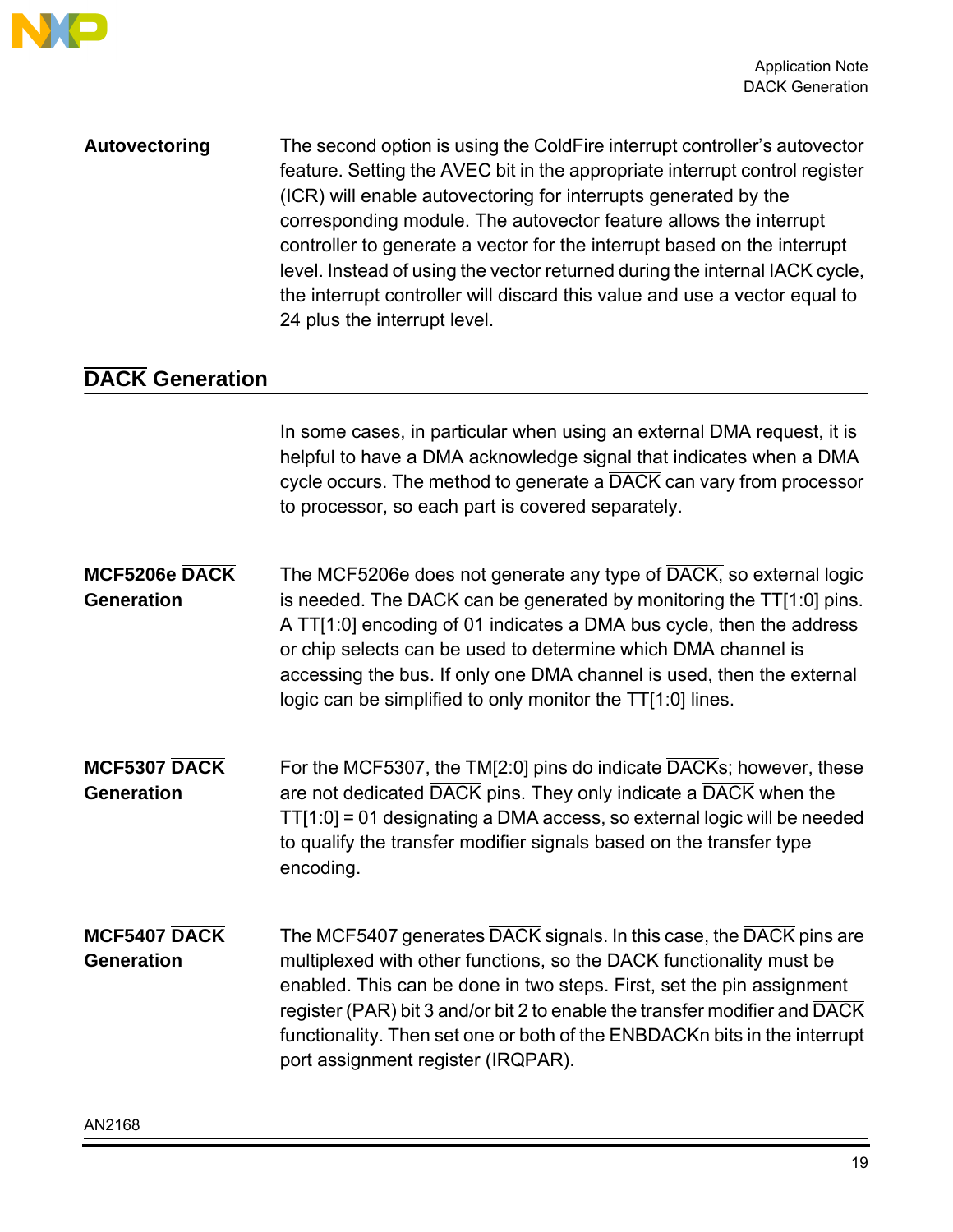**Generating a DACK at the End of a DMA Cycle**

At times, it is useful to have a DMA acknowledge that indicates when the entire DMA transfer is complete, for instance, the BCR decrements to zero. The MCF5307 (revision A and higher) and the MCF5407 have a feature that allows for this. The DMA acknowledge type bit (DCR[AT]) can be programmed so that the DACK will assert for every transfer (default) or so that DACK is asserted only during the final read and/or write of the entire DMA transfer.

**NOTE:** The AT bit is only available on the MCF5307 when the BCR24BIT in the bus master park register (MPARK) is set.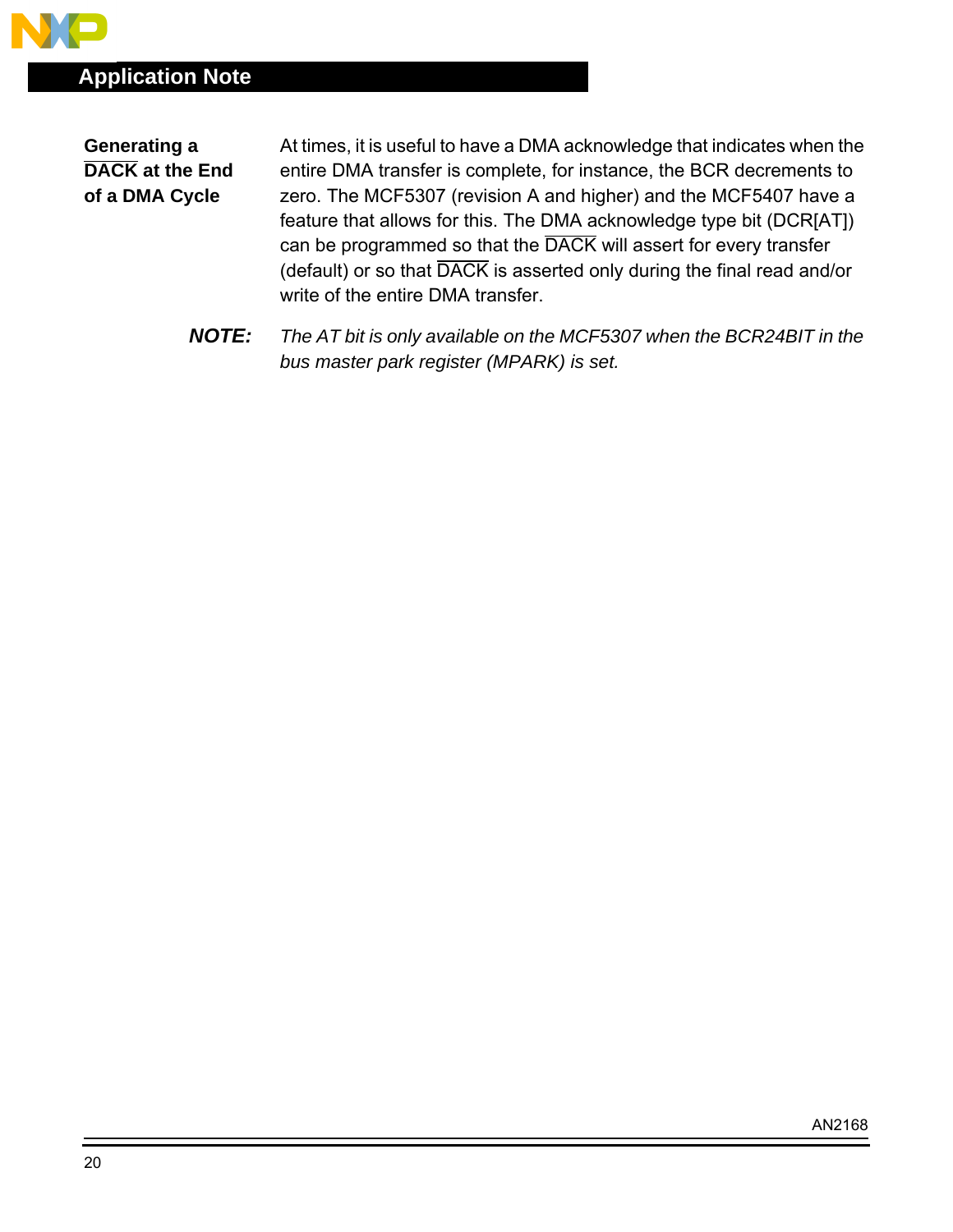

**Figure 9. Dual Address Mode DMA Flowchart**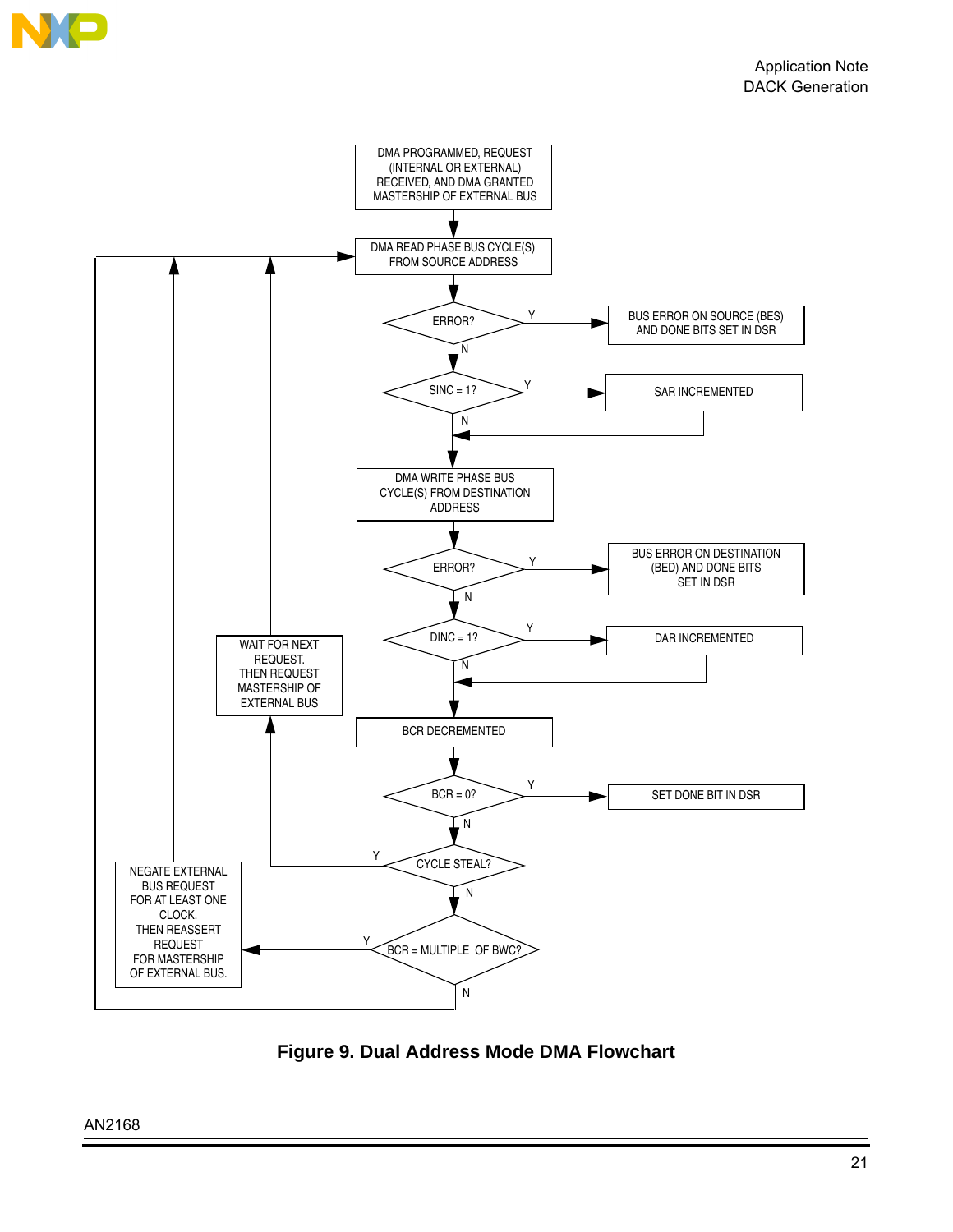



**Figure 10. Single Address Mode DMA Flowchart**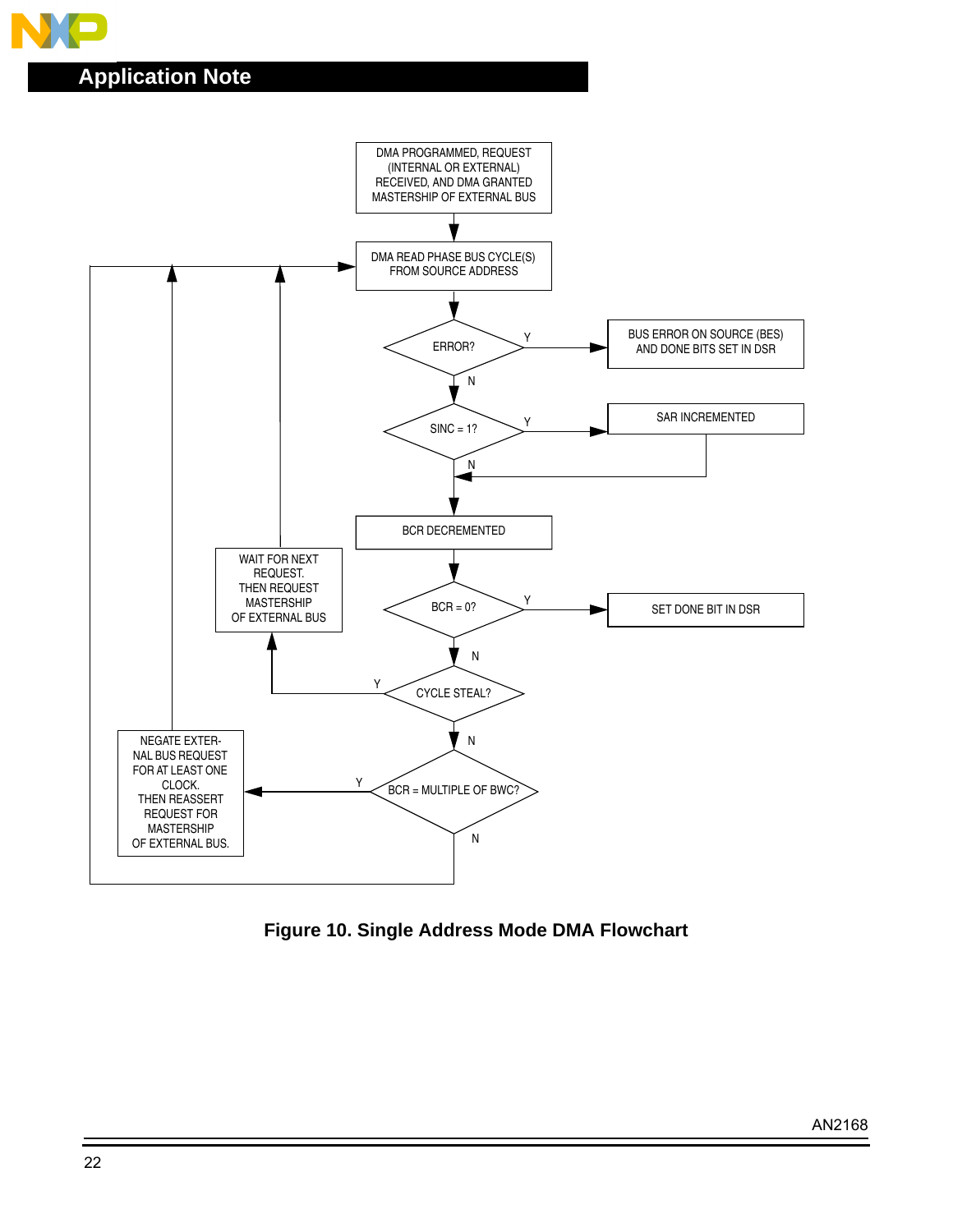<span id="page-22-0"></span>

### **DMA from UART Example**

; This example uses a UART interrupt signal to request a DMA transfer from the ; UART receive buffer to memory. The code assumes that a chip select or DRAM ; bank has already been mapped to cover the destination address (0x20000). The ; code runs from address 0x20000000, so internal SRAM or other memory needs to ; be mapped to this region.

org \$20000000

| MBAR   | equ | 0x10000000 |
|--------|-----|------------|
| RAMBAR | equ | 0x20000000 |

; DMA2 defines

| SAR2             | equ | MBAR+0x380   |
|------------------|-----|--------------|
| DAR <sub>2</sub> | equ | MBAR+0x384   |
| DCR <sub>2</sub> | equ | MBAR+0x388   |
| BCR <sub>2</sub> | equ | MBAR+0x38C   |
| DSR2             | eau | MBAR+0x390   |
| DIVR2            | equ | $MBAR+0x394$ |

; UART0 defines

| UMR  | equ | $MBAR+0x1C0$ |
|------|-----|--------------|
| UCSR | equ | MBAR+0x1C4   |
| UCR  | equ | MBAR+0x1C8   |
| URB  | equ | MBAR+0x1CC   |
| UACR | equ | MBAR+0x1D0   |
| UIMR | equ | $MBAR+0x1D4$ |
| UBG1 | equ | MBAR+0x1D8   |
| UBG2 | equ | $MBAR+0x1DC$ |

.align 0x10

XDEF \_main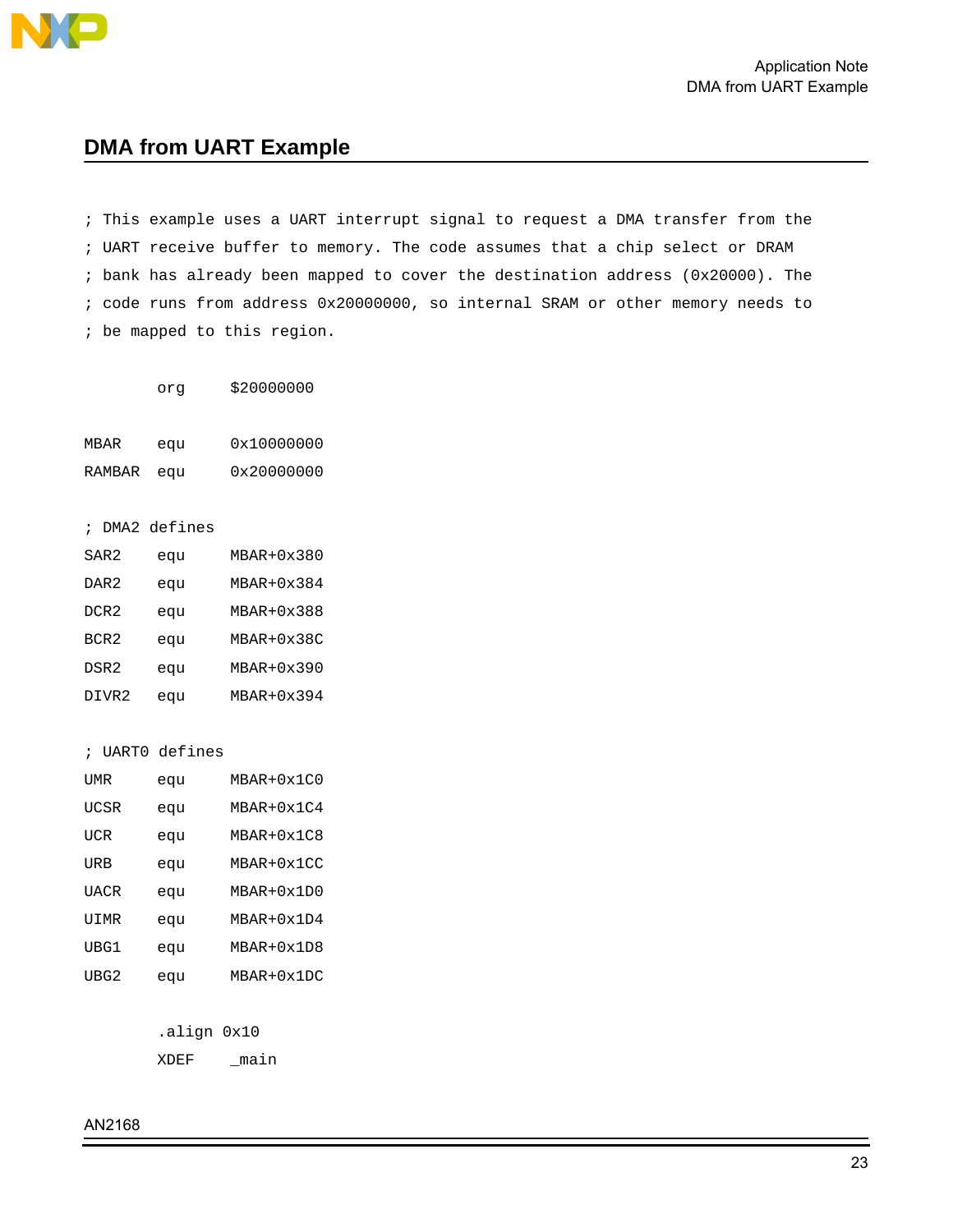**NO** 

| _main: nop |               |                      |                                                  |
|------------|---------------|----------------------|--------------------------------------------------|
|            |               | $move.w$ #\$2000, D0 | Reset SR. Interrupts                             |
|            | move.w DO, SR |                      | ; possible at levels 0-7                         |
|            |               |                      |                                                  |
| UartInit:  |               |                      |                                                  |
|            |               |                      |                                                  |
|            |               | move.b D0, UCR       |                                                  |
|            |               | $move.b$ $#0x30,D0$  | ; UARTO transmitter reset                        |
|            |               | move.b D0, UCR       |                                                  |
|            |               | $move.b$ $#0x10,D0$  | ; UARTO Mode register reset                      |
|            |               | move.b D0, UCR       | ithis sets the pointer to UMR1                   |
|            |               |                      |                                                  |
|            |               | $move.b$ $#0x13,D0$  | iset up the UMR1 (UART0 mode register)           |
|            |               | move.b D0, UMR       | ifor no parity, 8 bits per character             |
|            |               |                      | ithe receiver interrupt mode is set for the      |
|            |               |                      | ; RxRDY condition (one character received)       |
|            |               |                      |                                                  |
|            |               |                      | <i>iAfter writing to this register, the mode</i> |
|            |               |                      | ; pointer points to UMR2                         |
|            |               |                      |                                                  |
|            |               | $move.b$ # $0x07,D0$ | iset up the UMR2 (UARTO mode register)           |
|            |               | move.b DO, UMR       | ; for normal mode, 1 stop bit                    |
|            |               | move.b #0xDD, D0     | ithe transmitter and receiver are both           |
|            |               | move.b D0, UCSR      | ; clocked using the system bus clock (BCLKO)     |
|            |               | move.b #0x00, D0     | ;Disable interrupts for the COS & /CTS           |
|            |               | move.b D0, UACR      |                                                  |
|            |               | move.b $#0x02,D0$    | ; enabled receiver interrupt                     |
|            |               | move.b DO, UIMR      |                                                  |
|            |               |                      |                                                  |
|            |               | move.b $#0x00$ , d0  |                                                  |
|            |               | move.b d0, UBG1      | ; program dividers for 19200 baud rate           |
|            |               | move.b $#0x49, d0$   |                                                  |
|            |               | move.b d0, UBG2      |                                                  |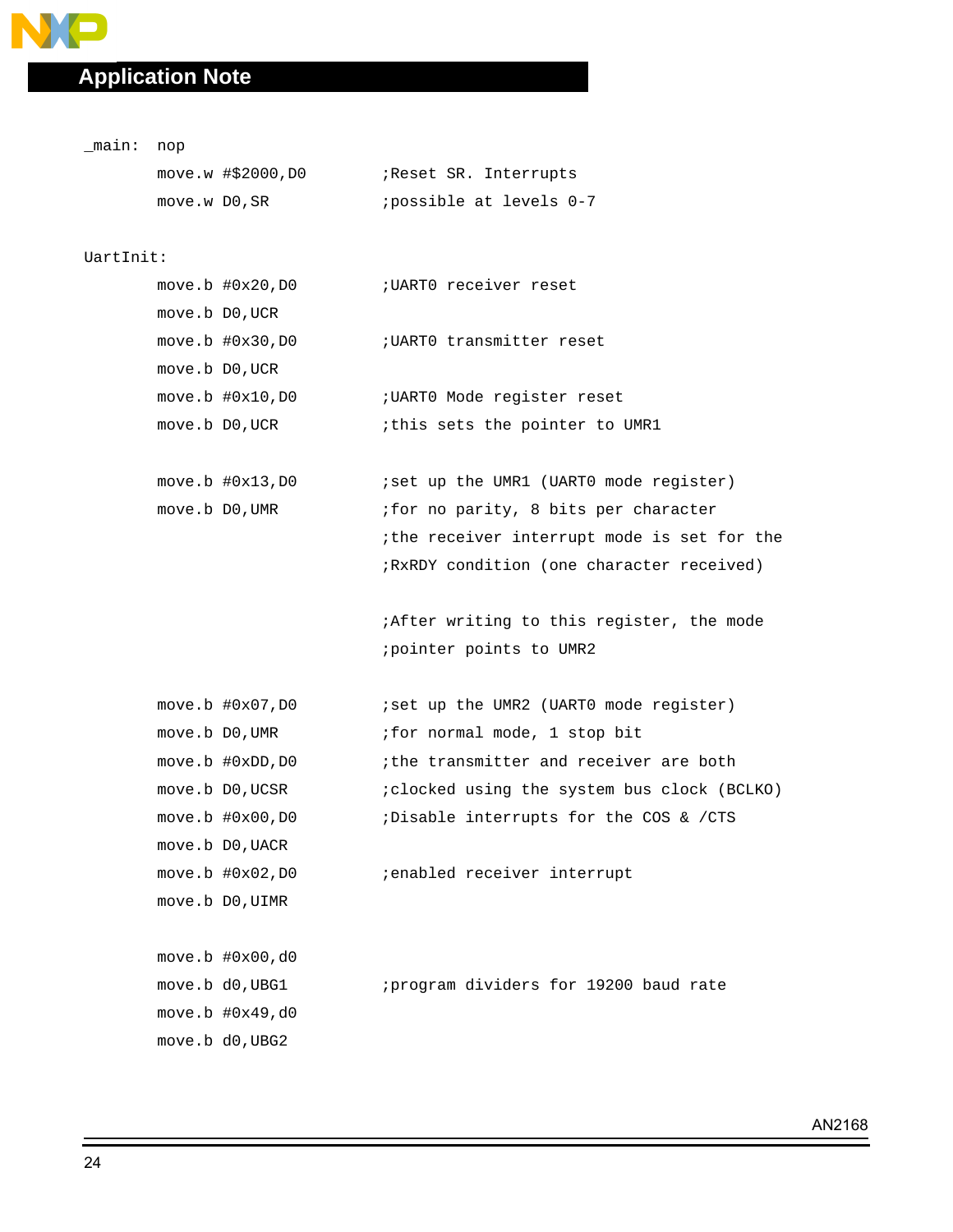

```
move.b #0x04,d0 ;enable transmitter
      move.b d0,UCR
      move.b #0x01,d0 ;enable receiver
      move.b d0,UCR
DmaInit:
```

|  | $move.b$ # $0x01$ , $d0$  |                                              |
|--|---------------------------|----------------------------------------------|
|  | move.b d0, DSR            | <i>i</i> clear the DMA status register       |
|  | $move .1$ #URB, $do$      | iset the source address register to          |
|  | move.1 d0, SAR2           | point to the UARTO receiver buffer           |
|  | $move.1$ #0 $x20000$ , d0 |                                              |
|  | move.1 d0,DAR2            | $idestination address = 0x20000$             |
|  | move.w #0x10,d0           |                                              |
|  | move.w d0, BCR2           | itransfer 16 bytes/characters                |
|  | move.w #0x601A,d0         | ;external request, cycle steal mode,         |
|  | move.w d0, DCR2           | $idest$ & source = 8-bit, the source address |
|  |                           | iis not incremented, the destination is      |
|  |                           |                                              |

loop: nop

nop

| bra | loop | <i>i</i> dle loop |  |
|-----|------|-------------------|--|
|-----|------|-------------------|--|

### **DMA Interrupt Example**

; This a simple DMA interrupt example using the DIVR to provide the vector ; for the DMA interrupt. The code assumes that a chip select or DRAM bank has ; already been mapped to cover the source and destination address (0x20000 and ; 0x40000). The code runs from address 0x20000000, so internal SRAM or other ; memory needs to be mapped to this region.

org \$100

DMA\_VECTOR: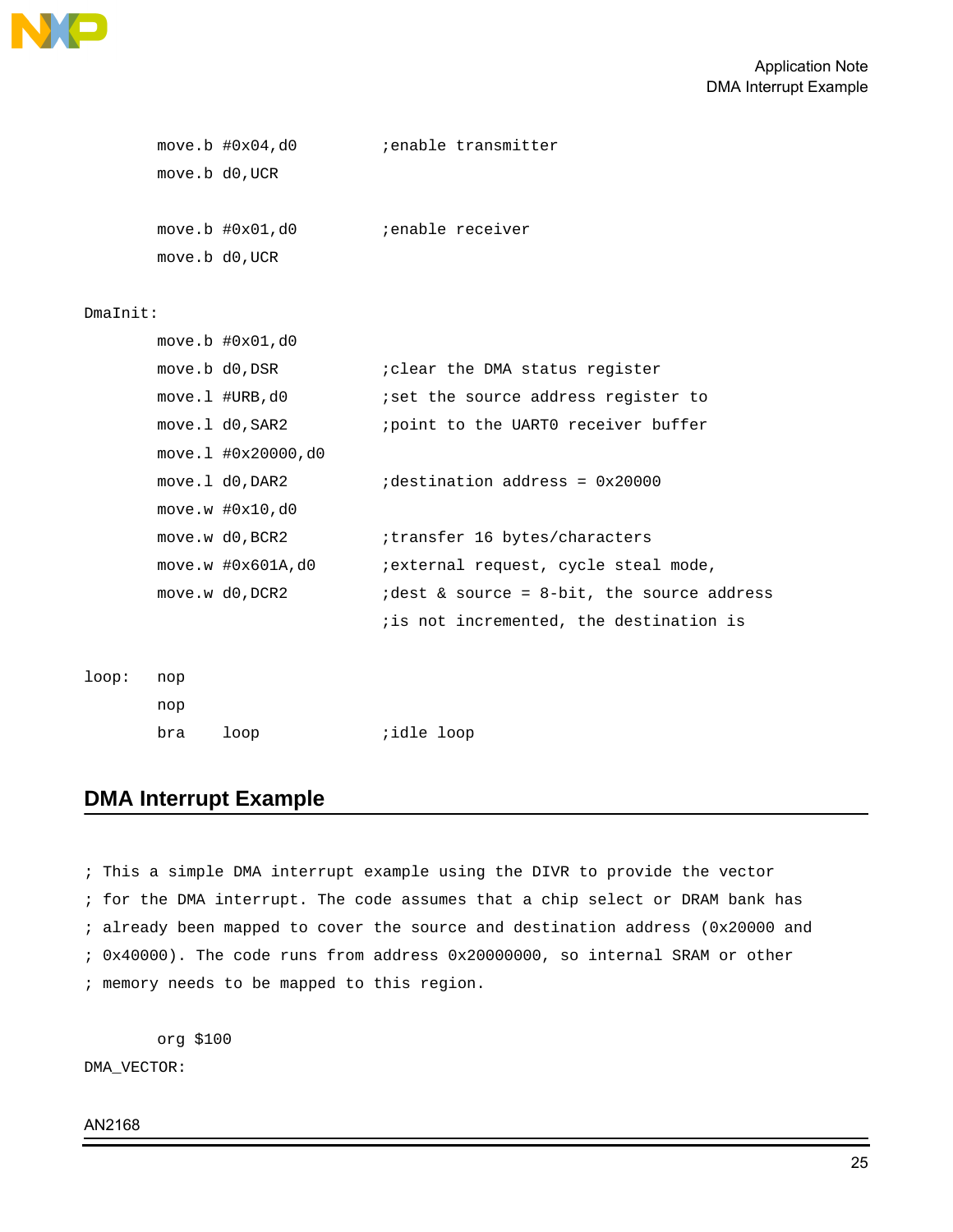$\mathbf{L}$ 

dc.l DMA\_INT :64 (user defined interrupt)

org \$20000

#### SOURCE\_DATA:

- dc.l 0x00000000
- dc.l 0x11111111
- dc.l 0x22222222
- dc.l 0x33333333
- dc.l 0x44444444
- dc.l 0x55555555
- dc.l 0x66666666
- dc.l 0x77777777
- dc.l 0x88888888
- dc.l 0x99999999
- dc.l 0xAAAAAAAA
- dc.l 0xBBBBBBBB
- dc.l 0xCCCCCCCC
- dc.l 0xDDDDDDDD
- dc.l 0xEEEEEEEE
- dc.l 0xFFFFFFFF

org \$20000000

| MBAR   | equ | 0x10000000   |
|--------|-----|--------------|
| RAMBAR | equ | 0x20000000   |
| VBR    | equ | 0x00000000   |
|        |     |              |
| ICR6   | equ | $MBAR+0x052$ |
| IMR    | equ | $MBAR+0x044$ |
|        |     |              |
| SAR0   | equ | MBAR+0x300   |
| DAR 0  | equ | MBAR+0x304   |
| DCR0   | equ | MBAR+0x308   |
| BCR0   | equ | MBAR+0x30C   |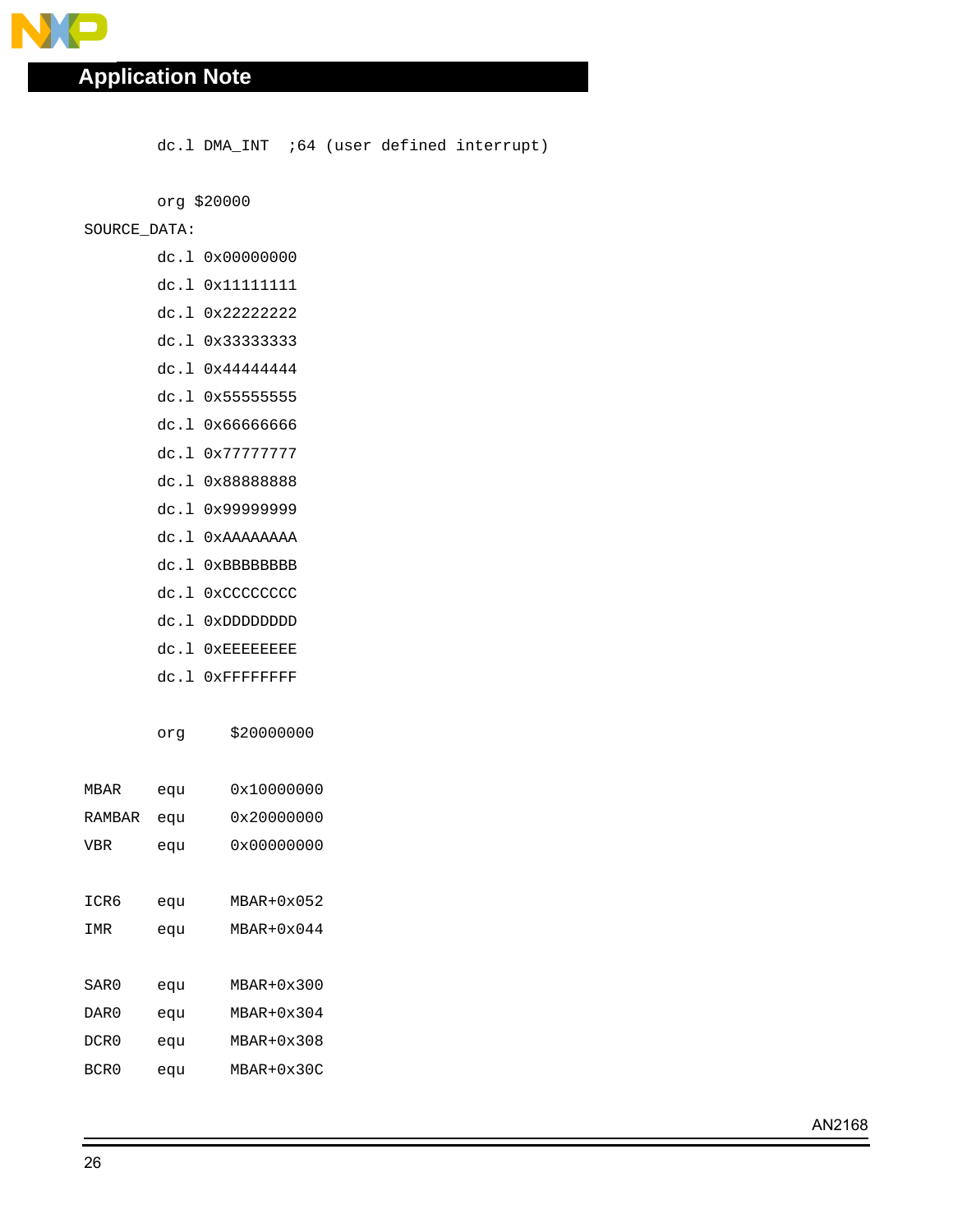

```
DSR0 equ MBAR+0x310
DIVR0 equ MBAR+0x314
       .align 0x10
      XDEF _main
_main: nop
      move.w #$2000, D0 ;Reset SR. Interrupts
      move.w DO, SR ipossible at levels 0-7
      move.1 #VBR, D0 ;define the init location of the
      movec D0, VBR ; Vector Base register
      move.b #0x08,d0 ;set DMA ICR for level 2, priority 0
      move.l d0,ICR6
      move.l #0xFFFFBFFF,d0 ;enable DMA0 interrupt in IMR
      move.l d0,IMR
      nop
init: move.b #0x40,d0 ; program the DIVR to return vector 40 in
      move.b d0, DIVR0 : response to an IACK for DMA channel 0
      move.b #0x01,d0
      move.b d0, DSR0 ;clear the DMA status register
      move.l #0x20000,d0
      move.1 d0, SAR0 ;set the source address to 0x20000
      move.l #0x40000,d0
      move.1 d0, DAR0 ; iset the destination address to 0x40000
      move.w #0x40,d0 ;transfer the 64 bytes of data at 0x20000
      move.w d0, BCR0 ; isee the source data section above
      move.w #0x8048,d0 ;interrupt enabled, source and destination
      move.w d0, DCR0 ; are both longword with increment enabled.
start: move.w DCR0,d0
      bset.l #0,d0 ;set START bit to
      move.w d0, DCR0 ;begin the DMA transfer
```